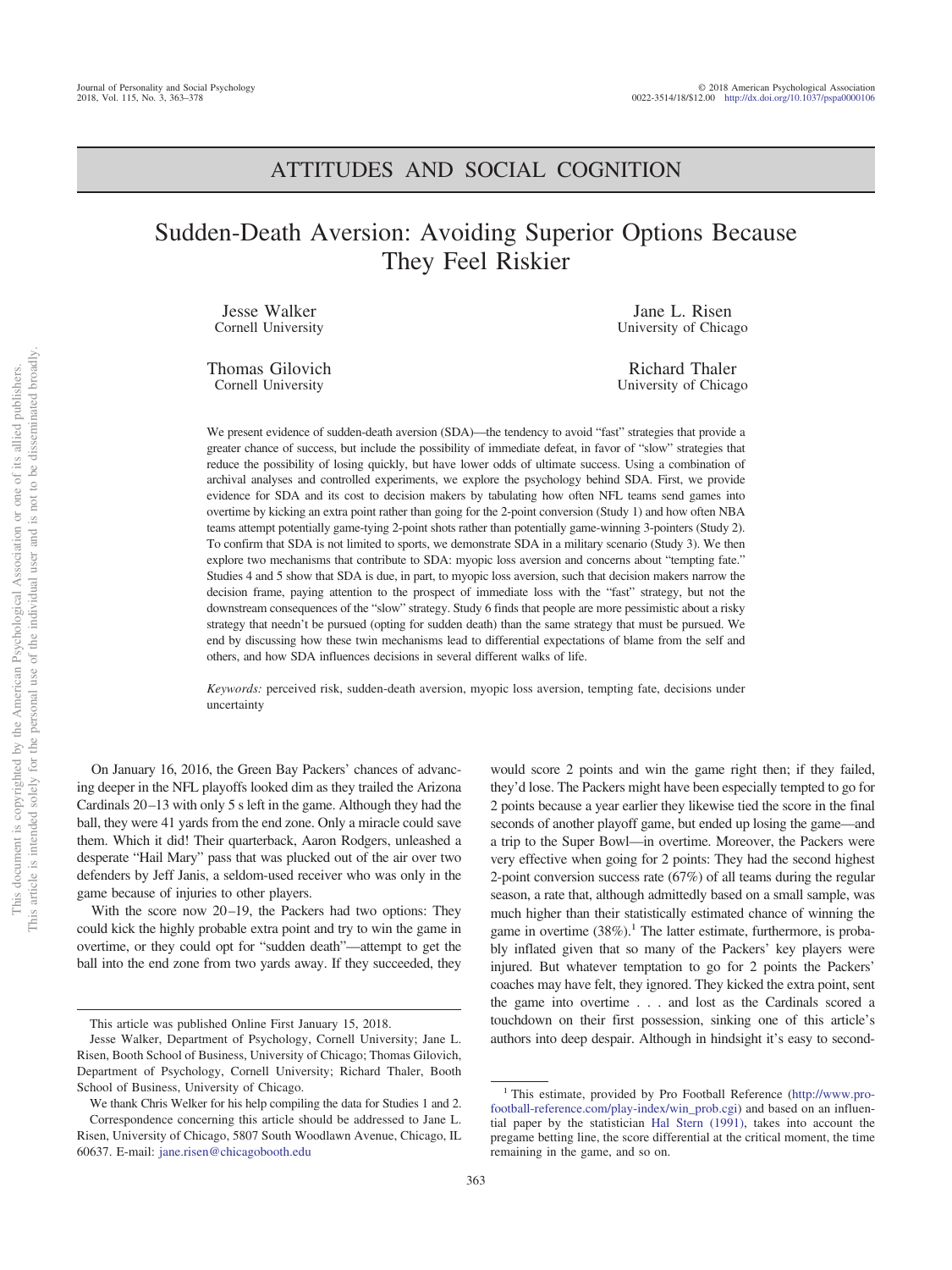guess the Packers, they did what nearly every other team does in that situation: Kick the extra point. Avoid sudden death.

We argue that *sudden-death aversion*<sup>2</sup> reflects a common bias that can lead to nonoptimal decision making in a great many contexts, some far removed from the gridiron. When decision makers face a choice between a "fast" option that offers a greater chance of ultimate victory but also a nontrivial chance of immediate defeat, and a "slow" option with both a lower chance of winning and a lesser chance of immediate defeat, they often opt for the slow option because of their aversion to sudden death. In so doing, they lower their chances of ultimate success.

Consider another example, this one from the world of casino gambling. In blackjack, players are dealt two cards, face down, and the dealer gets two cards as well, one face down and one visible to all. The goal is to get the cumulative value of all of one's cards closer to 21 than the dealer's total, without going over 21 (which results in an immediate loss or "bust"). Imagine that you are dealt a 9 and a 7, so your total is 16, and the dealer has a queen (valued at 10) showing. What would you do? Take another card to get closer to 21, or stick with your 16?

The optimal strategy is to take another card [\(Thorp, 1966\)](#page-14-1). Doing so slightly improves your chance of winning (although the odds are not good either way). Accordingly, taking another card is a sudden-death strategy that carries considerable risk of immediate loss. Standing pat delays the outcome until all other players have made their decisions and the dealer's hand is played out. On-site studies have shown that although blackjack players usually follow many elements of the optimal strategy, they tend to make an error in this specific situation [\(Keren & Wagenaar, 1985\)](#page-14-2). They stick with their hand of 16 when the dealer is showing a 10, diminishing the expected payoff on these hands.

Why would people do this? Why are they so averse to sudden death, even to the point of lowering their odds of success? It may be tempting to overlook this bias on the part of casino blackjack players, most of whom are amateurs who may have additional objectives that compete with their interest in maximizing their financial return—such as being with other people, receiving free drinks, or simply enjoying the thrill of minor victories on their way to long-run defeat. But this excuse does not apply to professional coaches. They are paid to maximize their team's chances of winning. Indeed, the theory of the firm in economics is based on the premise that managers are skilled optimizers [\(Coase, 1937\)](#page-13-0). The presumption is that if a company's CEO cannot figure out how to set marginal cost equal to marginal revenue she will either hire someone who can, or be fired. In both the business world and the sports (business) world, survival of the smartest, at least in theory, should predominate.

#### **SDA and Myopic Loss Aversion**

There are (at least) two reasons why people may suffer from sudden-death aversion (SDA). First, people are subject to myopic loss aversion [\(Benartzi & Thaler, 1995\)](#page-13-1). Myopic loss aversion is the combination of two well-studied phenomena: loss aversion [\(Kahneman & Tversky, 1979\)](#page-14-3) and mental accounting [\(Thaler,](#page-14-4) [1985,](#page-14-4) [1999\)](#page-14-5). Loss aversion, of course, is the tendency to weigh losses more heavily than gains. Numerous studies find that the pain of suffering a loss is more than twice the pleasure that comes from an equal-sized gain [\(Kahneman, Knetsch, & Thaler, 1990;](#page-13-2) [Tversky](#page-14-6)

[& Kahneman, 1992\)](#page-14-6). The component of mental accounting that comes into play in myopic loss aversion is what has been called narrow framing [\(Kahneman & Lovallo, 1993\)](#page-13-3) or narrow bracketing [\(Read, Loewenstein, Rabin, Keren, & Laibson, 1999\)](#page-14-7), which is the tendency to treat problems in isolation rather than as part of a larger whole.

Narrow framing is at the very heart of prospect theory. Perhaps the most important insight of the theory was the recognition that people make decisions by evaluating prospects in terms of *changes* relative to some reference point whereas the traditional economic model, expected utility theory, stipulates overall *levels* of wealth as the carriers of utility. Prospect theory is thus a theory of isolated decisions. But people *can* analyze a decision in a variety of ways, both narrow and broad. When buying or selling a stock, an investor can evaluate the decision in isolation or in terms of how it changes the overall portfolio. [Read et al. \(1999\)](#page-14-7) argue that although a broad frame is usually the best choice, people often make decisions one at a time.

Empirical evidence supports their view. In laboratory studies, [Gneezy and Potters \(1997\)](#page-13-4) and [Thaler, Tversky, Kahneman, and](#page-14-8) [Schwartz \(1997\)](#page-14-8) both find that subjects are more willing to take gambles with positive expected values when the gambles are grouped in chunks. Moreover, the larger the chunks (the broader the frame) the more risk subjects take on. The same pattern is observed in the field. [Camerer, Babcock, Loewenstein, and Thaler](#page-13-5) [\(1997\)](#page-13-5) find that New York cab drivers (or at least the inexperienced ones) engage in daily income targeting, quitting when they meet their goal. And [Pope and Schweitzer \(2011\)](#page-14-9) show that professional golfers appear to think about their tournament rounds one hole at a time, even though their payoff depends solely on their total score over 72 holes.

In the contexts we study here, myopic loss aversion takes similar form. Facing a decision with a sudden-death option, decision makers focus on the outcome of the sudden-death strategy, and underweight (or even ignore) what would happen down the road on the slower path. In other words, people narrowly focus on the potential for sudden loss and give too little consideration to the ultimate objective—winning the game. The coach focuses on the agony of the failed 2-point conversion and gives little thought to the chances of winning in overtime which, given the closeness of the game, is presumably close to 50%. The blackjack player focuses on the odds of drawing a card higher than 5 and busting, and gives less weight to how likely it is for a dealer to beat 16. By virtue of this narrow focus, people cut themselves off from the full range of relevant considerations and, in so doing, can end up making suboptimal choices.

Note that the delayed option needn't be much delayed for it to receive substantially less attention than the immediate option. Myopic loss aversion is *not* about time discounting. Rather it is a phenomenon that stems from thinking about decisions one at a time with little or no heed given to the next step, even if it is imminent. A hand of blackjack takes just moments to play and overtime usually ends in less than the maximum 15 min of game

<sup>&</sup>lt;sup>2</sup> The concept of sudden-death aversion was introduced in an unpublished working paper by Thaler sometime in the 1980s. The latest version of that article is [Thaler \(2000\),](#page-14-10) which has additional sports examples for those so inclined. The additional impetus of the author team finally turned the concept into a research article.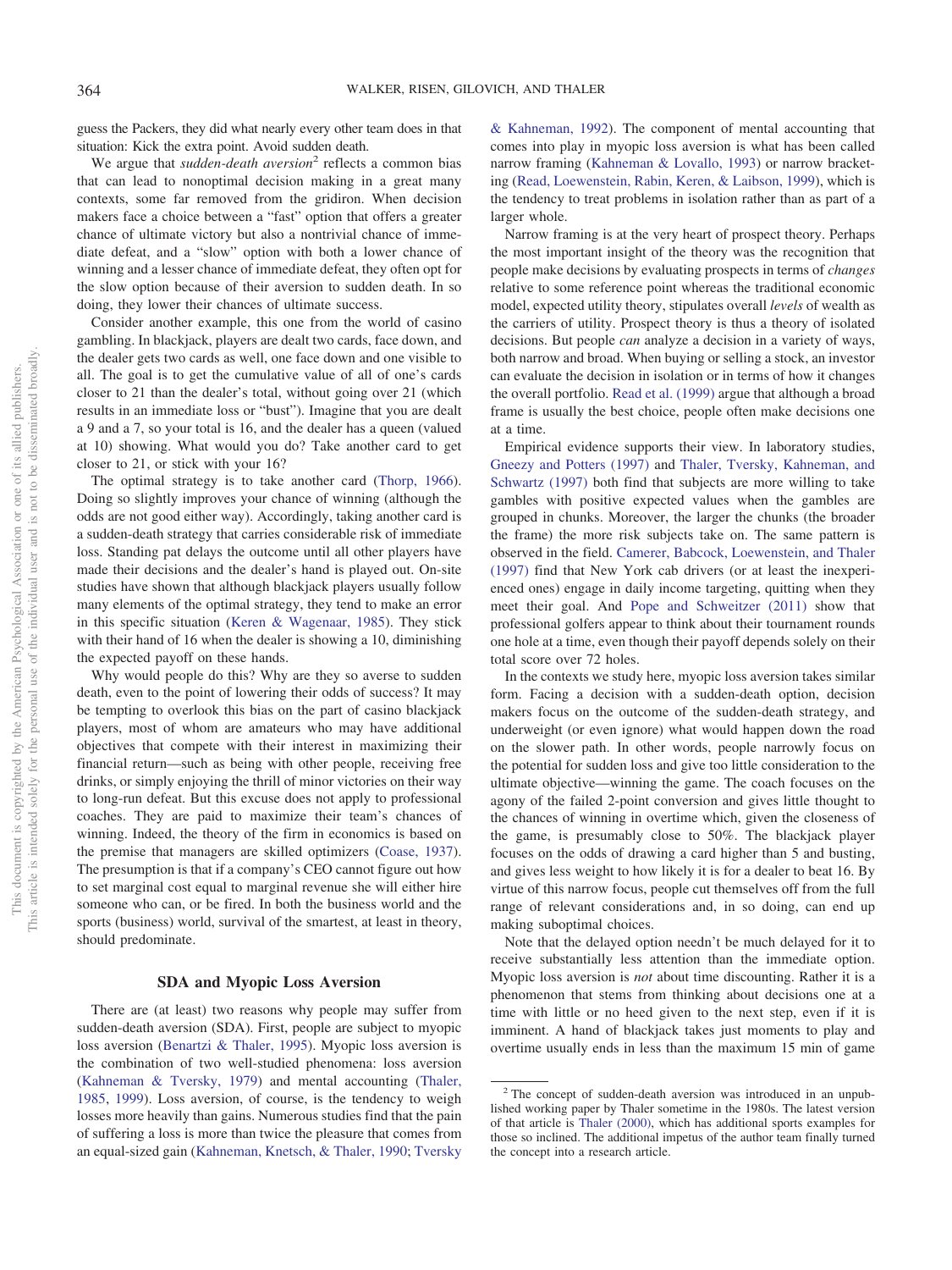<span id="page-2-0"></span>

| Table 1                                                                                            |  |  |
|----------------------------------------------------------------------------------------------------|--|--|
| Expected Values of a Generic Sudden-Death Aversion Example With Increasing Levels of Loss Aversion |  |  |

|                       | Strategy | Myopia                           | Portfolio                                                                            |
|-----------------------|----------|----------------------------------|--------------------------------------------------------------------------------------|
| No loss aversion      | Fast     | $0.33(1.0) + 0.67(-1.0) = -0.33$ | $0.33(1.0) + 0.67(-1.0) = -0.33$                                                     |
|                       | Slow     |                                  | $0.50(0.0) + 0.50(-1.0) = -0.50$ $0.50(0.50(1.0) + 0.50(-1.0)) + 0.50(-1.0) = -0.50$ |
| Loss aversion         | Fast     | $0.33(1.0) + 0.67(-2.5) = -1.33$ | $0.33(1.0) + 0.67(-2.5) = -1.33$                                                     |
|                       | Slow     |                                  | $0.50(0.0) + 0.50(-2.5) = -1.25$ $0.50(0.50(1.0) + 0.50(-2.5)) + 0.50(-2.5) = -1.63$ |
| Extreme loss aversion | Fast     | $0.33(1.0) + 0.67(-4.0) = -2.33$ | $0.33(1.0) + 0.67(-4.0) = -2.33$                                                     |
|                       | Slow     |                                  | $0.50(0.0) + 0.50(-4.0) = -2.00$ $0.50(0.50(1.0) + 0.50(-4.0)) + 0.50(-4.0) = -2.75$ |

*Note*. The probability of winning with the fast strategy is .33. The probability of advancing from the first stage of the slow strategy is .50. The probability of winning in the second stage of the slow strategy is .50. A win has a value of 1.0 and getting to the second stage has a value of 0.0. The loss aversion coefficient is  $-1.0$  when there is no loss aversion,  $-2.5$  when there is the standard level of loss aversion, and  $-4.0$  when there is extreme loss aversion. In the Myopia column, the first stage of the slow strategy is considered in isolation. In the Portfolio column, the two stages of the slow strategy are considered concurrently. For each decision, the strategy with the highest expected value is shaded. Note that when the decision is framed broadly, people will choose the fast strategy. When they consider the first stage in isolation, they will choose the fast strategy if there is no loss aversion, but the slow strategy if they are myopic and loss averse.

time. In these contexts, then, myopic loss aversion corresponds to the tendency to overweight potential losses that are immediately threatening because of their temporal priority, whether or not the (largely ignored) delayed outcome is close or distant in time.<sup>3</sup>

Myopic loss aversion was an idea that emerged from the effort to explain a well-known puzzle first posed by Paul Samuelson. Briefly, Samuelson offered his colleague a bet: Flip a coin, win \$200, lose \$100. Samuelson's colleague, hereafter SC, responded that he did not want to accept the bet "because he would feel the \$100 loss more than the \$200 gain." Loss aversion circa 1963. But, he said that he would gladly accept 100 such bets. Samuelson proved that this pair of choices is irrational (with some technical conditions). Essentially, you should not agree to play many repetitions of a bet that you will not play once.<sup>4</sup>

Here is the essence of the argument. Suppose SC has a simple version of the prospect theory value function in which everything is linear.  $U(x) = x, x > 0$ ;  $U(x) = 2.5x, x < 0$ . Notice that SC will reject a single bet because he multiplies losses by 2.5 and the asymmetry in payoffs is only 2 to 1. What about two bets? It depends if he has to watch! If he watches, then two bets are exactly twice as bad as one. But if the bets can be played out in his absence, he gets a portfolio in which he can win zero, one, or two bets. If you compute the utility of this portfolio  $(.25^*400 +$  $.5*100 + .25*2.5[-200] = 25$ , it is positive. This is myopic loss aversion in a nutshell. If Samuelson offered SC that bet each day, SC would turn it down because he thinks of each bet one at a time.

To see how myopic loss aversion works in our contexts, we can use the same simple value function with a win valued at 1 and a loss valued at  $-2.5$ . Now consider the following generic suddendeath aversion example. Suppose there is a fast strategy that offers a one third chance to win immediately and a two thirds chance to lose now. There is also a slow strategy that offers a 50% chance to avoid sudden death and reach a second stage which in turn offers a 50% chance to win. The myopically loss averse decision maker values the fast strategy as  $.33^{*}1 + .67^{*}(-2.5) = -1.33$ . In valuing the slow strategy, she considers getting to the second stage as neither winning nor losing and so gives it a value of 0. That means the first stage of the slow strategy is valued at  $.5^*0 +$  $.5^*(-2.5) = -1.25$  which is better than  $-1.33$ . Of course if she evaluated the entire slow strategy she would get a different answer:  $.5(.5[1] + .5[-2.5]) + .5(-2.5) = -1.63$  which is worse than the

fast strategy. [Table 1](#page-2-0) shows that both myopia and loss aversion are necessary for this explanation to apply.

Myopic loss aversion, of course, is a phenomenon in its own right that does not have a complete psychological explanation (having been advanced by economists less interested in the precise psychological processes that underlie it), and the reasons why people are myopically loss averse are beyond the scope of this article. We are interested in how this robust phenomenon, whatever its cause, contributes to SDA. Our use of myopic loss aversion parallels many investigators' use of anchoring, a phenomenon in its own right that has been attributed to several underlying psychological processes [\(Epley & Gilovich, 2001;](#page-13-6) [Mussweiler &](#page-14-11) [Strack, 1999;](#page-14-11) [Tversky & Kahneman, 1974;](#page-14-12) [Wong & Kwong,](#page-14-13) [2000\)](#page-14-13) and has been used to explain a host of judgment phenomena [\(Block & Harper, 1991;](#page-13-7) [Epley, Keysar, Van Boven, & Gilovich,](#page-13-8) [2004;](#page-13-8) [Gilovich, Medvec, & Savitsky, 2000;](#page-13-9) [Gilovich, Savitsky, &](#page-13-10) [Medvec, 1998;](#page-13-10) [Kruger, 1999\)](#page-14-14).

<sup>&</sup>lt;sup>3</sup> The tendency to underweight events that occur only after earlier events play out is closely related to people's difficulty in thinking through disjunctions [\(Shafir, 1994;](#page-14-15) [Tversky & Shafir, 1992\)](#page-14-16). Although the psychological processes responsible for that difficulty overlap with those responsible for myopic loss aversion, the two phenomena are distinct in several ways: (a) People do take future outcomes into account to some extent, just not enough. Thus, even though coaches are myopic, they are likely to make different decisions if they believe they are almost certain to win or almost certain to lose in overtime. (b) SDA and myopic loss aversion are limited to those situations in which people are worried about the chance of an immediate setback or loss. Thus, if people aren't focused on the possibility of losing, they may prefer the fast option. (c) SDA and myopic loss aversion do not require uncertainty. Thus, even if the first component of the slow strategy is certain—for example, a 100% chance of successfully kicking the extra point—we suspect that people would underweight overtime when making their decision. In other words, people underweight events that are psychologically distant even when there is

no uncertainty to think through. <sup>4</sup> Samuelson argued that SC had mistakenly agreed to the 100 bets because he misunderstood the law of large numbers and thought that risk would go down as the number of repetitions goes up. Of course, variance goes up with repetition but the risk of losing money goes down. In their article introducing myopic loss aversion [Benartzi and Thaler \(1995\)](#page-13-1) argued that the mistake SC made was not the decision to accept the 100 bets, which has an expected value of \$5,000 and a risk of losing money of once in a blue moon. The mistake was to reject the single bet. After all, you cannot get to 100 if you do not take the first one.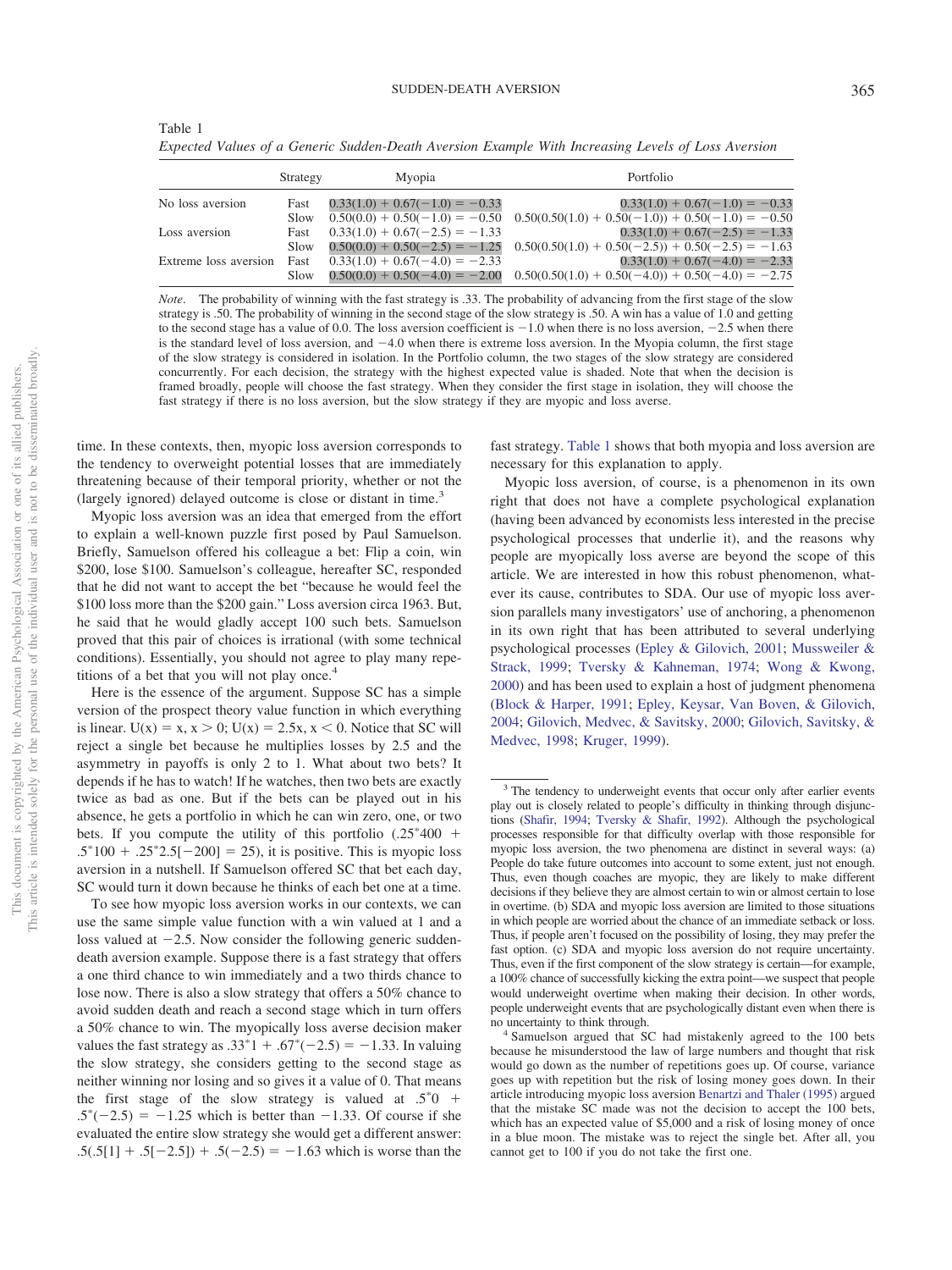## **SDA and Distorted Assessments of Likelihood**

A second cause of SDA is that the very act of pursuing— or thinking about pursuing—a risky strategy (like the sudden-death option) can make it seem more risky than it would seem otherwise. That is, people might feel that they do not *need* to take the risk of immediate defeat and that anyone who takes such a risk is asking for trouble. (When teams do elect the fast, sudden-death strategy, announcers invariably characterize the choice as risky: "The coach is rolling the dice here"). Taking risks that needn't be taken is a form of "tempting fate," which invokes a sense of pessimism about one's future prospects [\(Risen, 2016;](#page-14-17) [Risen & Gilovich, 2007,](#page-14-18) [2008\)](#page-14-19). However likely people think it is for a team to make the 2-point conversion, we suspect they would think it is less likely when a team chooses to go for it than when the team has no choice but to go for it. We test this hypothesis in Study 6.

Note that whereas myopic loss aversion involves a disproportionate focus on the downside of the immediate option because of narrow framing, this second explanation involves biased assessments of the *likelihood* of a negative outcome with the fast strategy. Biased assessments of likelihood can affect decisions regardless of whether someone uses a narrow or broad frame. Thus, when examining whether a fear of tempting fate affects decisions, we assess likelihood beliefs for the fast option when a slow alternative exists and when it does not. But when examining myopic loss aversion, we test whether people, when making their decisions, lean on their likelihood assessments for the immediate option whatever they are—more than they do for the slow option.

We use a combination of archival analyses and controlled experiments to explore the psychology behind SDA. We first provide evidence for SDA and examine the price decision makers can sometimes pay for it by tabulating how often NFL teams make the same decision that the Green Bay Packers did— choose to send games into overtime by kicking an extra point rather than going for the 2-point conversion (Study 1)—and how often NBA teams who are trailing at the end of the game attempt potentially game-tying 2-point shots rather than potentially game-winning 3-point shots (Study 2). To confirm that SDA is not limited to the world of sports, we demonstrate SDA in a military scenario (Study 3). We provide further evidence of SDA, and its costs to the decision maker, under controlled laboratory conditions in Study 4.

We then explore how the twin mechanisms described above contribute to SDA. We report evidence from Studies 4 and 5 that SDA is due in part to myopic loss aversion. In Study 5, for example, we ask participants to imagine that they are the coach of an NBA team that is trailing by 2 points with only enough time to set up one final shot. The overwhelming majority choose to set up a 2-point shot. Consistent with myopic loss aversion, their choices are predicted by their estimates of the likelihood of making a 3-pointer, but not by their estimates of the likelihood of outscoring their opponents in overtime. We show in Study 6 that people (at least implicitly) believe that choosing the sudden death option is a form of tempting fate: Participants' responses reflect a belief that a risky strategy that one doesn't have to pursue (like opting for sudden death) is riskier than the same strategy when it has to be pursued.

## **Study 1: Going for Two in the NFL**

To determine whether football coaches exhibit SDA, we examined every instance over a 10-year period (from the 2004 to the 2013

seasons) in which an NFL team scored a touchdown after trailing by 7 points with less than 3 min to go. These data were compiled by consulting game information posted on [ESPN.com](http://ESPN.com) and [sportingcharts](http://sportingcharts.com) [.com.](http://sportingcharts.com) This yielded 47 instances in which a team that had just scored a touchdown to pull within 1 point of their opponent with less than 3 min to go faced our decision of interest: whether to try to win the game right then by going for 2 points or send the game into overtime by kicking the extra point. Supporting the existence of SDA, the coaches opted for the "safer" option of kicking the extra point 42 times (89.4%),  $z = 5.40$ ,  $p < .0001$ . SDA was equally strong for home (89%,  $n = 27$ ) and visiting (90%,  $n = 20$ ) teams.

To examine the robustness of this result, we restricted our analysis to those occasions in which a team trailing by 7 points scored a touchdown with less than *2* min to go. This yielded 41 instances, with coaches opting for the extra point 36 times  $(87.8\%)$ ,  $z = 4.84$ ,  $p < .0001$ . Restricting the analysis further to occasions in which the trailing team scored a touchdown with less than *1* min to go yielded 29 instances, with coaches opting for the extra point 24 times  $(82.8\%)$ ,  $z = 3.53$ ,  $p < .001$ . Finally, restricting the analysis to those occasions in which the trailing team scored with less than 30 s to go yielded 24 instances, with coaches opting for the extra point 20 times  $(83.3\%)$ ,  $z = 3.13$ ,  $p = .002$ .

Although these data make it clear that NFL coaches are indeed reluctant to choose the sudden-death option, evaluating whether they pay a price for doing so is less straightforward. In the 10-year period under investigation, only five teams opted for sudden death, which makes it difficult to evaluate how successful the strategy would be if implemented. In other words, because SDA in this context is so extreme, it is hard to know whether teams are paying a price for it. The teams that elected to kick the extra point  $(n = 42)$  ending up winning the game 17 times, or 40.5%. That's lower than the null value of 50% one might expect given that the closeness of the game can be taken as a signal that the two teams were roughly equal in ability. On the other hand, these teams were trailing until the very end, so perhaps one should expect a winning percentage of less than 50%. During the most recent season, the success rate on 2-point conversions was 47.9% (45 out of 94) and for the previous 15 seasons (2000 –2014) it was 48.2% (481 out of 997).<sup>5</sup> Moreover, the 2-point conversion success rate in the fourth quarter over the same time period that we measured SDA is even higher, 52.2% (252 out of 483). The 40.5 winning percentage of teams that kicked the extra point is lower than all of those values, suggesting that SDA is costly.6

Of course, a successful 2-point conversion only guarantees that a team will win the game if there isn't enough time left on the clock for the other team to score (which would have been the case in our opening example if the 2016 Packers had gone for 2 points). If there is enough time remaining for the other team to score, the probability of winning by "going for 2" is reduced. In fact, because

<sup>5</sup> Taken from [http://www.sportingcharts.com/nfl/stats/team-two-point](http://www.sportingcharts.com/nfl/stats/team-two-point-conversion-statistics/2015/)[conversion-statistics/2015/\)](http://www.sportingcharts.com/nfl/stats/team-two-point-conversion-statistics/2015/) and from [https://www.boydsbets.com/nfl-two](https://www.boydsbets.com/nfl-two-point-conversion-success-rate/)[point-conversion-success-rate/,](https://www.boydsbets.com/nfl-two-point-conversion-success-rate/) respectively.<br><sup>6</sup> Note that between the 2014 and 2015 seasons, the NFL moved the line

of scrimmage for kicking the extra point from the 2-yard line to the 15, changing the kick from a 20-yard to a 33-yard attempt. The conversion rate on 1-point attempts fell from 99.3% in 2014 to 94.2% in 2015. As a result, the expected value of kicking the extra point has decreased and the value of going for 2 points has increased. Time will tell whether this change makes coaches less likely to exhibit SDA or whether it persists even as the price they pay for it increases.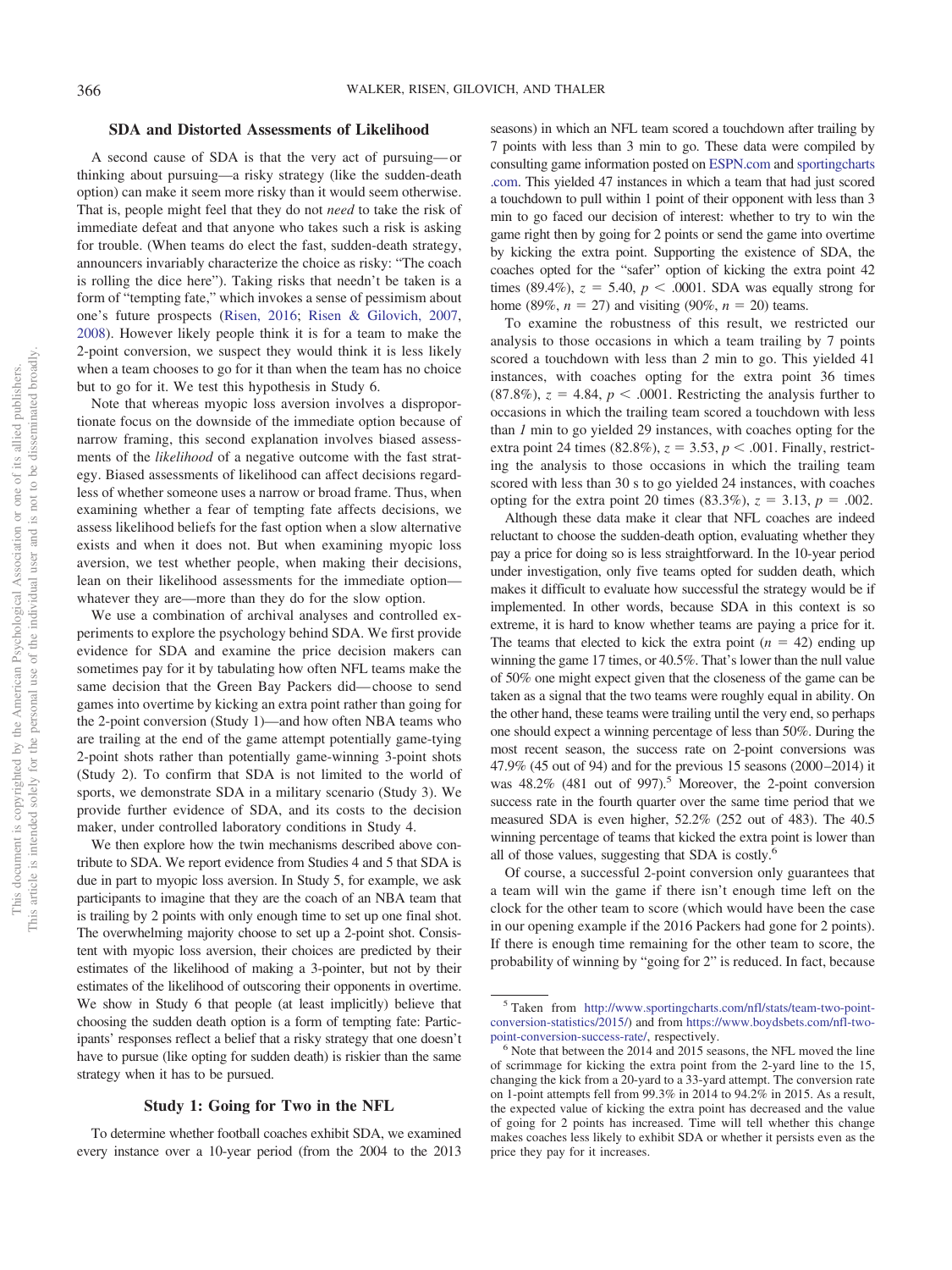| Success Rate of NFL Teams Choosing to Go for the Extra Point After Scoring a Touchdown<br>When Trailing by 7 Points Near the End of the Game |                                 |  |                  |                                        |                                         |  |  |
|----------------------------------------------------------------------------------------------------------------------------------------------|---------------------------------|--|------------------|----------------------------------------|-----------------------------------------|--|--|
| $T_{max}$                                                                                                                                    | Opportunities to go Extra point |  | Wine ruben orteo | $\mathcal{O}_{\mathcal{O}}$<br>Chacina | $W_{\text{in}}$ in $\sim$ $\theta$ when |  |  |

|                   |                                     |                         |                                        | $\mathcal{O}_{\mathcal{C}}$ |                                          |
|-------------------|-------------------------------------|-------------------------|----------------------------------------|-----------------------------|------------------------------------------|
| Time<br>remaining | Opportunities to go<br>for 2 points | Extra-point<br>attempts | Wins when extra<br>point was attempted | Choosing<br>extra point     | Winning $%$ when<br>choosing extra point |
| $\leq$ = 3 min    |                                     | 42                      |                                        | 89.4                        | 40.5                                     |
| $\leq$ = 2 min    | 41                                  | 36                      | 14                                     | 87.8                        | 38.9                                     |
| $\leq$ = 1 min    | 29                                  | 24                      | 8                                      | 82.8                        | 33.3                                     |
| $\leq$ = 30 s     | 24                                  | 20                      |                                        | 83.3                        | 30.0                                     |

*Note*. Each row includes the games from the rows below it. These data come from games that met the inclusion criteria from the 2004 to the 2013 seasons.

the other team is more likely to try to score if they are trailing by one than if they are tied, going up by 1 point late in the game— but not at the very end of the game—may reduce a team's chance of winning [\(Morris, 2017\)](#page-14-20). Thus, our comparison of the probability of winning the game after kicking the extra point to the 2-point conversion success rate becomes a better estimate of the costliness of SDA when there is less and less time remaining.

<span id="page-4-0"></span>Table 2

With this in mind, we restricted our analysis to occasions in which a team trailing by 7 points scored a touchdown with less than *2* min to go. Those opting to kick the extra point ended up winning the game 14 out of 36 times (38.9%). Restricting the analysis further to those occasions in which the trailing team scored a touchdown with less than a minute to go, those opting to kick the extra point ended up winning the game only 33.3% of the time (eight out of 24 times). Finally, restricting the analysis to those occasions in which the trailing team scored with less than 30 s to go, those opting to kick the extra point ended up winning 30.0% (six out of 20 times). These data are summarized in [Table 2.](#page-4-0)

The NFL data provide clear evidence that coaches avoid sudden death, but because their aversion is so strong (and because the total number of football games in which coaches face the decision is relatively small), the evidence that teams pay a price for SDA is somewhat ambiguous, especially when there is enough time left after a successful 2-point conversion for the other team to score [\(Morris, 2017\)](#page-14-20). Therefore, to pursue this question further we move to the National Basketball Association (NBA).

## **Study 2: Going for 2 or 3 in the NBA**

Basketball offers another opportunity to test for SDA because players can attempt either 2-point or 3-point shots. When a team is trailing by 2 points near the end of the game, it can set up a 2-point shot to try to extend the game to overtime, or it can choose the sudden-death strategy of setting up a 3-point shot to win or lose on that play. To find out whether NBA coaches, like their counterparts in the NFL, are averse to taking the fast option (and if so, whether it is costly), we examined every instance over a 5-year period (from the 2011–2012 season through the 2015–2016 season) when an NBA team took a shot when trailing by 2 points with less than 24 s to play in the fourth quarter or in overtime. We focused on shots in the final 24 s because NBA teams have 24 s each possession to attempt a shot or forfeit the ball to the other team. For strategic purposes, teams should consider any shot attempt in the final 24 s as potentially their final opportunity to

score, with that being increasingly likely as the amount of time left in the game approaches 0 sec.

We compiled these data from [www.basketballreference.com.](http://www.basketballreference.com) We limited our analysis to shots taken within 28 feet of the basket to exclude desperation "heaves" from long range as time expires. (The 3-point line is 22 feet from the basket in the two corners and 23.75 feet from the basket at the top of the key—that is, straighton.) We identified 778 shot attempts that fit these criteria. There was a pronounced preference for the slow option, as 71.1% (553) of these were 2-point attempts and only 28.9% (225) were 3 pointers,  $z = 11.72$ ,  $p < .00001$ .

To examine the robustness of this effect, we examined the mix of 2- and 3-point shots taken with less and less time remaining in the game. Specifically, [Table 3](#page-4-1) presents the percentage of 3-pointers attempted with 24 s or less left to go in the game, 20 s or less, 16 s or less, and so on. The data are broken down by home team and visitors. As a glance at [Table 3](#page-4-1) makes clear, SDA was robust, being manifest in the decisions made by the home team and visitors, and at all stages during the last 24 s of the game. Home teams were equally likely to take the 3-pointer (28.5%) as visitors (29.4%),  $\chi^2 = .05$ ,  $p = .83$ , and teams were a bit more willing to shoot 3-pointers as the time left in the game diminished,  $\chi^2 = 16.66, p = .005$ .

Is taking the 2-point shot costly? It is. Players were successful on 39.4% of their 2-point shots at the end of the game, and their teams ended up winning 36.7% of the games when they made their 2-pointers. Although players made only 23.6% of their 3-point shots at the end of the game, their teams nonetheless ended up

<span id="page-4-1"></span>Table 3

*Percentage of Time Home and Visiting Teams Opted for a 3- Point Shot With Various Amounts of Time Left in the Game during the Final 24 Seconds*

| Time remaining | n   | Home team | <b>Visitors</b> | Total |
|----------------|-----|-----------|-----------------|-------|
| $\leq$ = 24 s  | 778 | 28.5      | 29.4            | 29.9  |
| $\leq$ = 20 s  | 705 | 28.3      | 31.1            | 29.6  |
| $\leq$ = 16 s  | 637 | 29.2      | 32.6            | 30.8  |
| $\leq$ = 12 s  | 560 | 30.1      | 32.8            | 31.4  |
| $\leq$ = 8 s   | 469 | 33.3      | 37.7            | 35.4  |
| $\leq$ = 4 s   | 329 | 37.7      | 41.6            | 39.5  |

*Note*. Each row includes the shots from the rows below it. The data come from 778 shots that met the inclusion criteria from the 2011–12 to the 2015–16 seasons.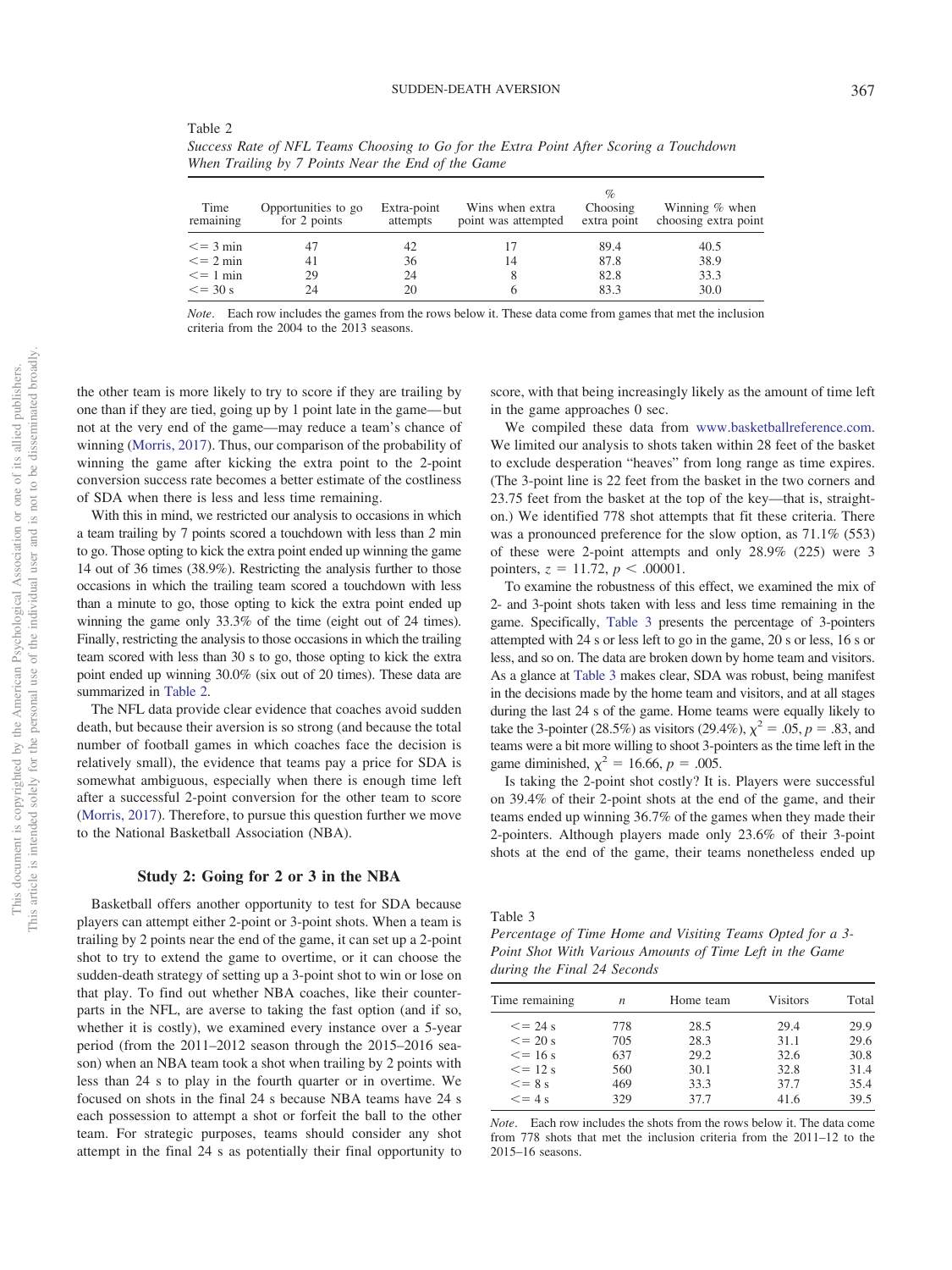$= 16 \text{ s}$  16.9 20.2 4.2 12.8 15.3 2.5 14.5 17.8 3.2

 $= 12 \text{ s}$  15.3 21.3 6.1 12.2 14.8 2.6 13.8 18.1 4.2

 $= 8 \text{ s}$  16.9 20.5 3.6 12.4 14.5 2.0 14.9 17.5 2.6

 $= 4 \text{ s}$  14.7 19.7 5.0 12.2 15.6 3.4 13.6 17.7 4.1

| From the End of the Game, by Home and Visiting Team |              |              |            |                    |              |            |              |              |            |
|-----------------------------------------------------|--------------|--------------|------------|--------------------|--------------|------------|--------------|--------------|------------|
|                                                     |              | Home team    |            | Visitors<br>Total  |              |            |              |              |            |
| Time remaining                                      | P(win 2pt)   | P(win 3pt)   | diff       | $P(\text{win2pt})$ | P(winl3pt)   | diff       | P(win 2pt)   | P(win 3pt)   | diff       |
| $\leq$ = 24 s<br>$\leq$ = 20 s                      | 15.8<br>16.2 | 19.2<br>20.8 | 3.4<br>4.5 | 13.0<br>13.0       | 15.1<br>15.4 | 2.1<br>2.4 | 14.5<br>14.7 | 17.3<br>18.1 | 2.8<br>3.3 |

*The Probability of Winning the Game When a Team Trailing by 2 Points Attempts a 2-Point or 3-Point Shot at Various Moments*

*Note*. Each row includes the shots from the rows below it.

winning  $73.6\%$ <sup>7</sup> of the time when they did so. As a result, the probability of winning the game when attempting a 3-point shot was 17.3% (23.6%  $\times$  73.6%) compared with 14.5% (39.4%  $\times$ 36.7%) when attempting a 2-pointer. Teams are clearly not rewarded for their strategic conservatism.

[Table 4](#page-5-0) presents the observed probability of winning the game contingent on attempting a 2-point or 3-point shot at various points during the final 24 s of the game, broken down by home and visiting team. Home teams are marginally more likely to win after making a 3-pointer (82.1%) than away teams (64.0%),  $\chi^2 = 3.50$ ,  $p = 0.06$ , and consequently pay a higher price for their SDA  $(3.6\%$ reduction in the likelihood of winning compared with a 2.1% reduction). But notably, for both home teams and visitors, and at every point during the final 24 s, teams are more likely to win by attempting a 3-point shot.

As a further check on the robustness of these findings, we limited our analysis to shots taken in the final 24 s of the game that immediately followed a time out. In the final seconds of close games, teams often call a timeout to set up a play they believe will maximize their chances of success. When a time out is not called, the decision-making is in the hands of the players and it can be much more reactive than deliberative, sometimes resulting in shots that lead the coach to throw his clipboard in disgust.

We identified 565 shots taken after a timeout in the final 24 s of the game and, consistent with SDA, 70.6% (399) of them were 2-point shots,  $z = 9.76$ ,  $p < .00001$ . These teams ended up winning 14.3% of the time after setting up a 2-point shot and 15.1% of the time after setting up a 3-pointer.

One explanation for these findings could be that better teams choose the 3-point shot in this situation and so the apparent effectiveness of electing to take the 3-point shot might be inflated by a selection bias. This is not the case. The average winning percentage of the teams that chose the 2-point shot  $(50.1\%)$  was nearly identical to that of the teams that chose the 3-point shot (51.1%). Furthermore, the results of a logistic regression showed that the type of shot teams choose in this situation is not predicted by their season winning percentage  $(t < 1)$ .<sup>8</sup>

Like their NFL counterparts, NBA teams avoid sudden death when the game is on the line. We found consistent evidence for this bias when we looked at all shooting opportunities in the final 24 s, at different points closer and closer to the end of the game, and when looking only at shots taken after a timeout. In all cases, teams that avoid the sudden-death strategy appear to be acting against their best interest, sacrificing superior odds of winning in order to avoid a greater chance of losing quickly.

## **Study 3: SDA on the Battlefield**

Although the idea of SDA first occurred to us from watching (too much) televised sports, the phenomenon is likely to arise in many contexts outside the arena, ballpark, or stadium. We would expect to find it, for example, in legal, medical, military, and business decisions—indeed, in any context in which a fast option with better odds of success but a risk of immediate "death" must compete with a slower option that puts the risk off into the future. The most dramatic instances of SDA are those in which the risk of death is literal and people's lives are on the line.

We chose just such a context to examine whether SDA exists outside the world of sports. We asked participants to imagine being in combat and having to choose between an action with a greater chance of ultimate success but a greater risk of immediate death, and one with lower odds of success but less of a risk of sudden death.

#### **Method**

We asked 100 Mechanical Turk participants (47 female;  $M_{\text{age}} =$  $33.43, SD = 11.40$  to imagine that they were in command of a small squad of soldiers in the Afghan city of Gardez who were in an untenable situation, taking fire from the enemy.<sup>9</sup> Participants were told that, after discussing the situation with intelligence offices at Bagram airfield, they had two options of how to try to fight their way to safety, a fast and a slow option analogous to the sports decisions we examined in Studies 1 and 2. First, they could try to fight their way east, through the old part of the city, to the foothills, where they could join up with a much larger group of

<span id="page-5-0"></span>Table 4

 $\leq$  = 16 s

 $\leq$  = 12 s

 $\leq$  = 8 s

 $<=$  4 s

<sup>7</sup> Teams did not win 100% of the games in which they made the 3-point shot because, in some cases, the other team had sufficient time to score again. With less time remaining, of course, the probability of winning after making the 3-point shot is higher. For example, of the 27 teams who made

a 3-point shot with less than 4 s remaining, 23 went on to win (85.2%).<br><sup>8</sup> Whether or not teams chose the sudden-death strategy was also unaffected by the strength of the *opponent.* A separate logistic regression indicated that choosing the 2-point or 3-point shot was not predicted by the opponent's season winning percentage, the team's season winning percentage, or their interaction, all  $t's < 1$ . That teams in all sports do not take more risks when playing superior opponents is another mystery that will have to wait for another day.<br><sup>9</sup> For all studies, we predetermined a sample size of at least 50 per

condition, which would allow us to detect a medium effect size (i.e.,  $d =$ .55), with a desired power of .80, and an alpha level of .05. We aimed for larger samples when possible to detect smaller effects. For Study 3, we predetermined 100 participants because it would allow us to detect that a 60% preference for the slow option was different from a 50 –50 split.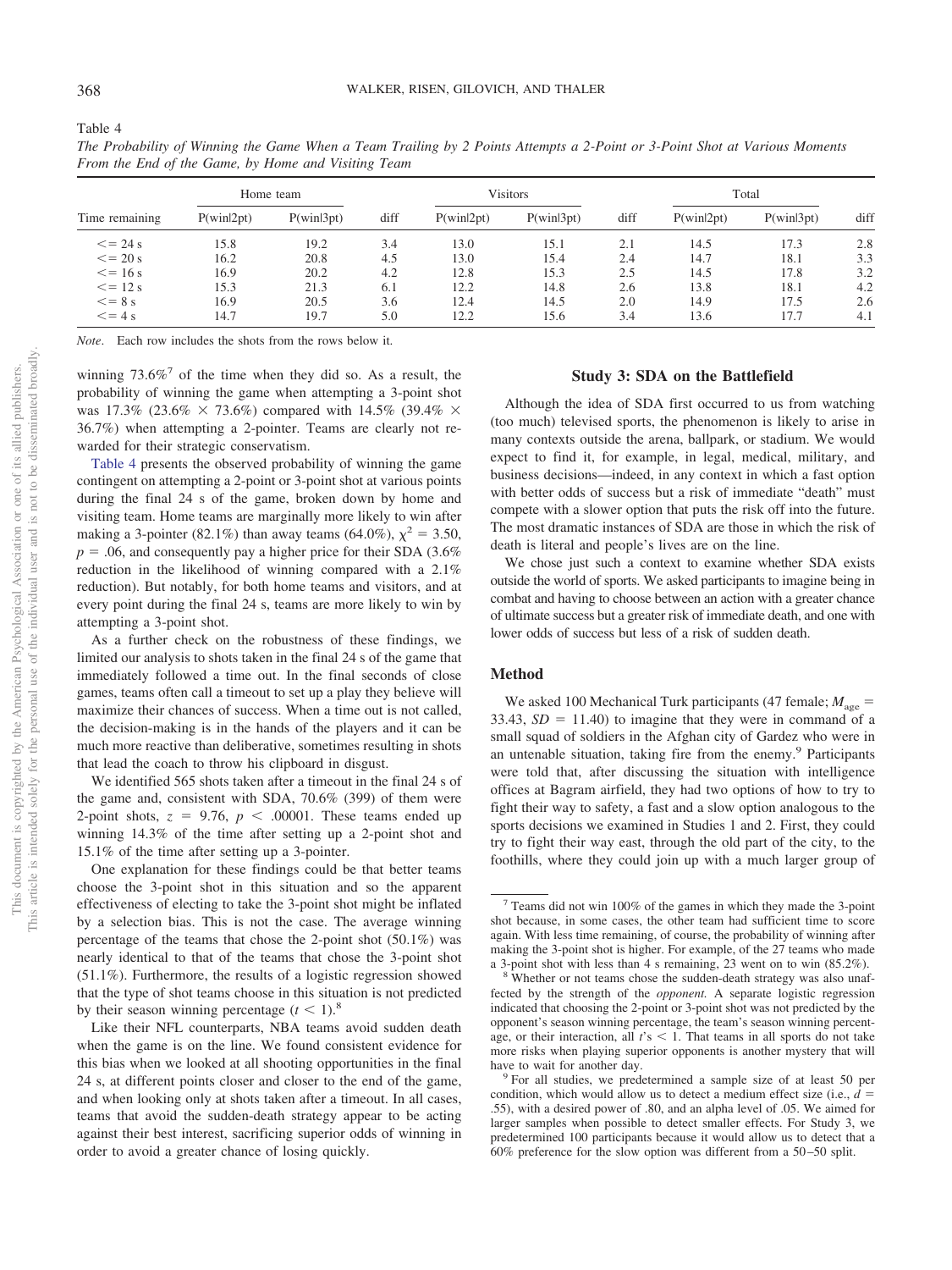marines. Because of the layout of the old city and the number of Taliban fighters believed to be located there, it was estimated that they would have a 50% chance of getting to safety. Alternatively, they could try to fight their way west, to the river, and try to coordinate with another unit in the area. If they reached the river and met up with the other unit, the combined forces would then attempt to move 7 miles along the river so they could call in air support. Bagram estimated an 80% chance of reaching the river safely and meeting up with the other unit. If they reached the river and met up with the other unit, there was a 60% chance of moving the 7 miles along the river to safety. Participants responded by choosing either "Fight our way east, through the old city, with a 50% chance of getting home safely" or "Fight our way west, with an 80% chance of reaching the river and a 60% chance of safely traveling the 7 miles down the river to safety." The full scenario is presented in [Appendix A.](#page-15-0)

## **Results**

As predicted, SDA was pronounced. Among the 100 participants, 73 elected the slow option, even though it offered less of a chance of making it to safety (48% vs. 50%),  $z = 4.60, p <$ .00001. These results suggest that SDA is not limited to the context of sports. It can be seen even when (hypothetical) life and death is on the line.10

## **Study 4: Card Game Myopia**

Having obtained evidence of SDA in two different real-world data sets and in participants' responses to a life-and-death scenario, we wanted to study it under controlled laboratory conditions. In real-world settings it is possible for people to have goals other than winning. But participants' goals can be isolated in the lab. We therefore presented participants in Study 4 with an incentivized choice in a novel context, one in which there is no conventional wisdom to influence their decisions. We created a choice between two card games that had all the elements essential to SDA: (a) participants were motivated to win, (b) they had to choose between either a fast or slow strategy, (c) the fast strategy had a higher likelihood of immediate defeat, and (d) the fast strategy nonetheless offered better odds of winning.

We predicted that even though the objective odds of winning were better with the fast strategy, most participants would choose the slow option. We also predicted that participants would do so in part because of myopic loss aversion and therefore their decisions would be based on their beliefs about what would likely happen in their initial draw in the fast game, not what might happen down the road in the slow game.

## **Method**

**Participants.** A predetermined sample size of 150 Mechanical Turk respondents (72 female;  $M_{\text{age}} = 36.27$ ,  $SD = 11.40$ ) was recruited. The consent form explained that participants' \$1.50 payment could increase or decrease depending on their actions in the study, but that they would be paid at least 50 cents.

Participants first read the rules of the two card games. "In Game A, you draw one card from a complete deck (Deck A), trying to get a Jack, Queen, King, or Ace. If you get one of these special cards, you win. But, if you get a number card (2, 3, 4, 5, 6, 7, 8, 9, or 10), you immediately lose. In Game B, both you and the dealer will receive cards from separate complete decks. The dealer starts with one card shown face up. You then draw from a different deck (Deck B), trying to get a card that is higher than the dealer's card. If you beat the dealer, then you stay in the game and draw from a second deck (Deck C). If you beat the dealer with this draw, you win." The rules further specify that all decks are regular 52 card decks, every draw is from a new deck, and an ace is always considered high.

After reading the rules, participants saw that the dealer had a 7 showing for Game B. Thus, while the chance of losing immediately was higher by playing Game A (69%) than Game B (46%), their overall chance of winning was higher with Game A (31%) than Game B (54%  $\times$  54%, or 29%). Before making their decision, they were reminded about the two options:

- 1. You can play Game A. In Game A, you try to draw a J, Q, K, or A. If you draw one of these special cards, you win the game. But, if you draw a number card (any card 2 through 10), you lose immediately.
- 2. Alternatively, you can try to beat the dealer in Game B. In Game B, if you draw an 8 or higher, you stay in the game and get a second deck of cards (Deck C). If you draw an 8 or higher from Deck C, you win.

Participants were then asked which game they wanted to play, Game A or Game B.

After indicating which game they preferred, participants answered three probability questions by dragging a slider between 0% and 100%. Specifically, they reported the chance that they would draw a "special" card from Deck A if they chose Game A, the chance they would beat the dealer from Deck B, and the chance they would beat the dealer from Deck C.

Next, participants answered four multiple-choice questions to confirm they were paying attention to the rules. $11$  On average, participants answered 3.63 questions correctly  $(SD = .78)$ , indicating that they read the rules carefully.

Participants then "drew" a card or cards (by clicking the appropriate button on the computer) to determine whether they won or lost, and received their payment.

**Procedure.** Participants were asked to choose between two card games. They were told they would bet \$1.00 on their chosen game, so that if they won they would earn a total payment of \$2.50 and if they lost they would earn only \$.50.

<sup>&</sup>lt;sup>10</sup> A reviewer was concerned that respondents may have been confused about one of the response options, thinking that the statement "80% chance of reaching the river and a 60% chance of safely traveling the 7 miles down the river to safety" referred not to two marginal probabilities, but one marginal probability estimate followed by an overall estimate of success. We therefore replicated this study with that response option replaced by "Fight our way west, with an 80% chance of reaching the river *followed by* a 60% chance of safely traveling the 7 miles down the river to safety" (italics added). Despite this change, 67 of the 101 Mechanical Turk participants elected the delayed option,  $z = 3.28$ ,  $p < .01$ .

<sup>&</sup>lt;sup>11</sup> In Game A, from which of the following sets of cards would you win the game? In Game B, if you draw a card that is higher than the dealer from Deck B, what happens next? What card was the dealer dealt in Game B? If drawn, which cards would lose both Game A and Game B?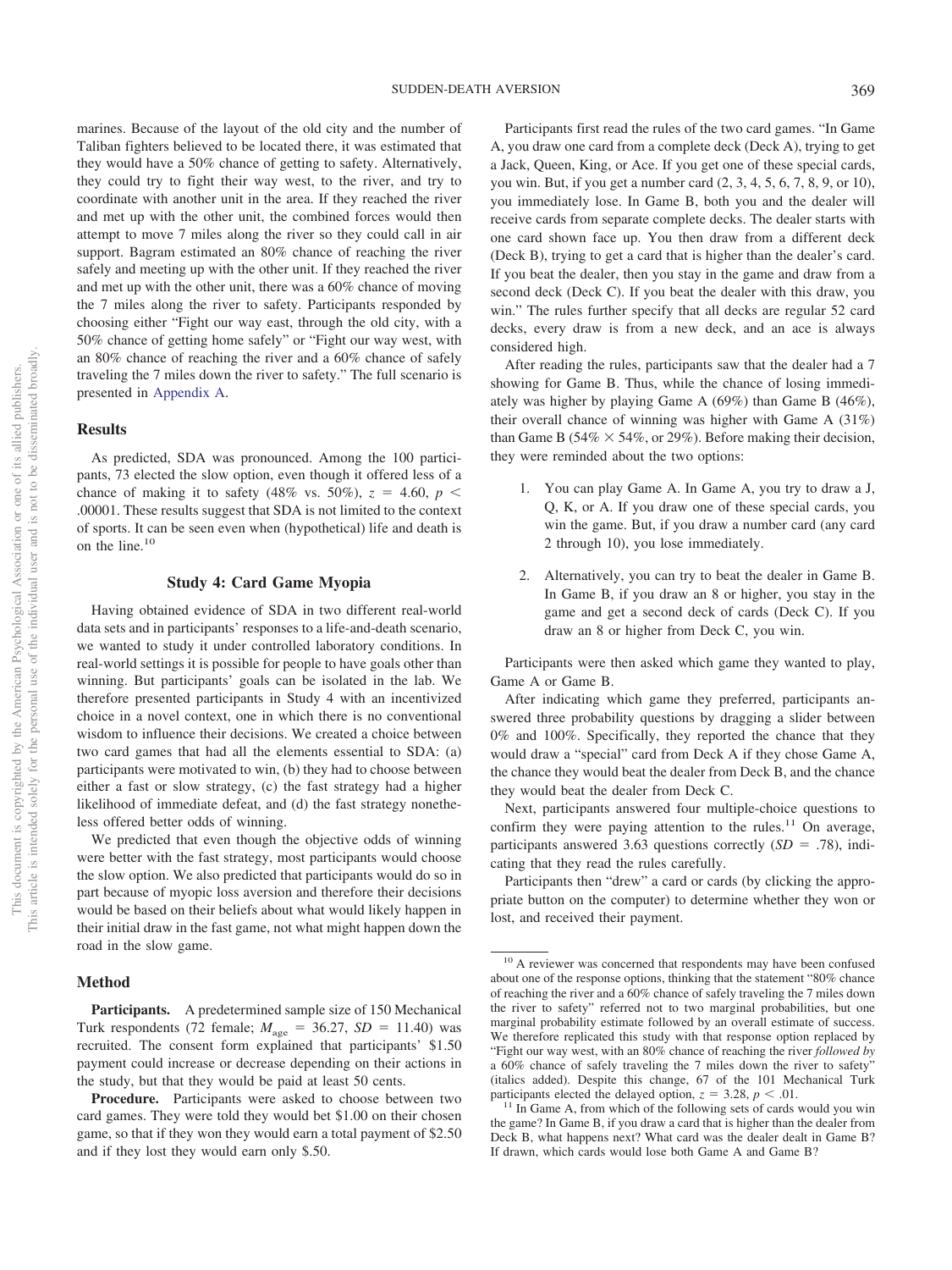## **Results and Discussion**

Consistent with SDA, although the fast route provided by Game A gave participants better odds of winning extra money, 61% of them  $(n = 91)$  chose Game B,  $z = 2.53$ ,  $p = .011$ .

Not surprisingly, participants thought it was less likely they would draw a special card from Deck A ( $M = 33.28$ ,  $SD = 14.76$ ) than beat the dealer from either Decks B or C ( $M_{\text{deck B}} = 47.12$ ,  $SD = 16.02$ ,  $t(149) = 9.16$ ,  $p < .001$ ,  $d = .898$ ;  $M_{\text{deck C}} = 45.43$ ,  $SD = 16.60$ ,  $t(149) = 8.20$ ,  $p < .001$ ,  $d = .772$ ). There was no significant difference in participants' estimated probability of beating the dealer from the two decks in Game B,  $t(149) = 1.87$ ,  $p =$  $.064, d = .103$ . We also multiplied participants' probability estimates of beating the dealer from Deck B and Deck C to calculate their conjunctive probability estimates for winning Game B. Of course, if people are myopic and focus on the first stage of the game, they are unlikely to make this calculation before deciding. The conjunctive probability estimate  $(M = 23.45, SD = 13.67)$ was significantly lower than participants' estimates of winning Game A,  $t(149) = 7.00, p < .001, d = .572$ . Thus, even though the majority of participants chose to play Game B, their probability judgments were consistent with the fact that they were more likely to win by playing Game A.

To more directly test whether participants' choice of the fast or slow option depended on their narrow focus on the chance of losing immediately, we used logistic regression to predict their decision to play Game A from their three probability judgments. As expected, there was a significant effect of their beliefs about selecting a special card from Deck A ( $B = -.062$ ,  $SE = .016$ ,  $p <$ .001). The less likely participants thought it was that they would draw a special card from Deck A (and therefore the more likely they felt they were to lose right away if they played Game A), the more likely they were to select the slow strategy provided by Game B. In contrast, participants' beliefs about the likelihood of beating the dealer by drawing a card from Decks B or C were not significantly related to their decision (Deck B:  $B = .027$ ,  $SE =$ .019,  $p = .147$ ; Deck C:  $B = .032$ ,  $SE = .019$ ,  $p = .083$ ).<sup>12</sup> Because winning Game B depends jointly on the likelihood of beating the dealer from Deck B and Deck C, we reran the logistic regression predicting participants' decisions from their judgments about Deck A and the multiplied probability judgments for Deck B and Deck C. Although judgments for Deck A remained significant  $(B = -.037, SE = .013, p = .004)$ , the conjunctive probability judgment of drawing winning cards from both Deck B and Deck C was not  $(B = .000, SE = .000, p = .445)$ .

The results of Study 4 provide clear evidence of SDA in a novel context in which there was no conventional wisdom to influence participants' choices, participants had no goal other than winning the game, and there was a price to pay for being unwilling to risk the fast loss. Even though the decision in this study was incentivized, a majority of participants elected to take the slow route that minimized the chance of immediate defeat rather than the fast route that maximized their chance of ultimate success. These preferences appeared to stem from a narrow focus on the fast option with its risk of sudden death rather than a broader focus that takes greater account of events down the road. Of course, "down the road" was only moments away, suggesting that people are underweighting events that feel psychologically distant because they are removed from an initial, and potentially decisive, prospect.

## **Study 5a: Basketball Myopia**

To explore further the role of myopic loss aversion in SDA, we returned to the domain of sports. We found in Study 2 that NBA coaches whose teams are trailing by 2 points at the end of the game avoid setting up a 3-point shot that offers a better chance of winning the game, presumably because doing so also increases the odds of immediate defeat. We maintain that this occurs in part because they focus on the possibility of losing right away and not on what might happen in overtime. Of course, it is possible that coaches *are* thinking about what will happen down the road that they want to tie the game because they are overly confident that their team will outplay their opponent in overtime.

Because we cannot know what NBA coaches are focused on when making their decisions, we examined myopic loss aversion by presenting participants with a relevant basketball scenario and asking them what decision they would make and how likely they felt that different outcomes were. Thus, we created a SDA scenario in which the odds of success were better by opting for the fast strategy (a 33% chance of making a 3-point shot and winning the game) rather than the slow strategy (a 50% chance of making the 2-point shot and a 50% chance of winning in overtime against an evenly matched rival, for a 25% chance of winning the game). The statistics cited in the scenario are in line with the relevant shooting percentages in the NBA overall, but higher than the actual endof-game percentages we estimated in Study 2. We used these numbers to make any calculations easy for subjects. We predicted that even though the fast route offers better odds of winning, the majority of participants would opt to try to force overtime. We also expected that their decision would be better predicted by their beliefs about what would happen on the 3-point shot than by what might happen in overtime.

#### **Method**

Participants. Fifty-two participants (33 female) were approached on the Cornell University campus and asked to complete a short survey.

**Procedure.** Participants were asked to imagine that they were the coach of an NBA team playing an evenly matched rival. Their team was said to be trailing by 2 points with a few seconds left in the game and in possession of the ball. They've called time out and are considering two options for what play to run. "You can set up a 3-point shot that, if successful, will give your team the win but, if unsuccessful, will result in a loss. All relevant statistics point to a 33% chance of success. Alternatively, you can set up a 2-point shot designed to force overtime and then try to win it in the extra period. All statistics point to a 50% chance of getting a 2-point basket and forcing overtime." Participants were asked which strategy they would pursue if they were the coach: "Set up a 3-point shot to win or lose in regulation" or "Set up a 2-point shot to try to force overtime."

<sup>&</sup>lt;sup>12</sup> All of these results stand when we exclude from the analyses those participants who did not do well on the attention check questions. When we include only those who got at least three out of four questions right  $(n =$ 139), 63% choose Game A,  $z = 2.89$ ,  $p = .003$ . As with the full sample, only the probability judgment for Game A predicted their choice,  $B = -0.070$ ,  $SE = 0.018$ ,  $p < 0.001$  (Deck B:  $B = 0.031$ ,  $SE = 0.021$ ,  $p = 0.122$ ; Deck C:  $B = .031$ ,  $SE = .019$ ,  $p = .109$ ).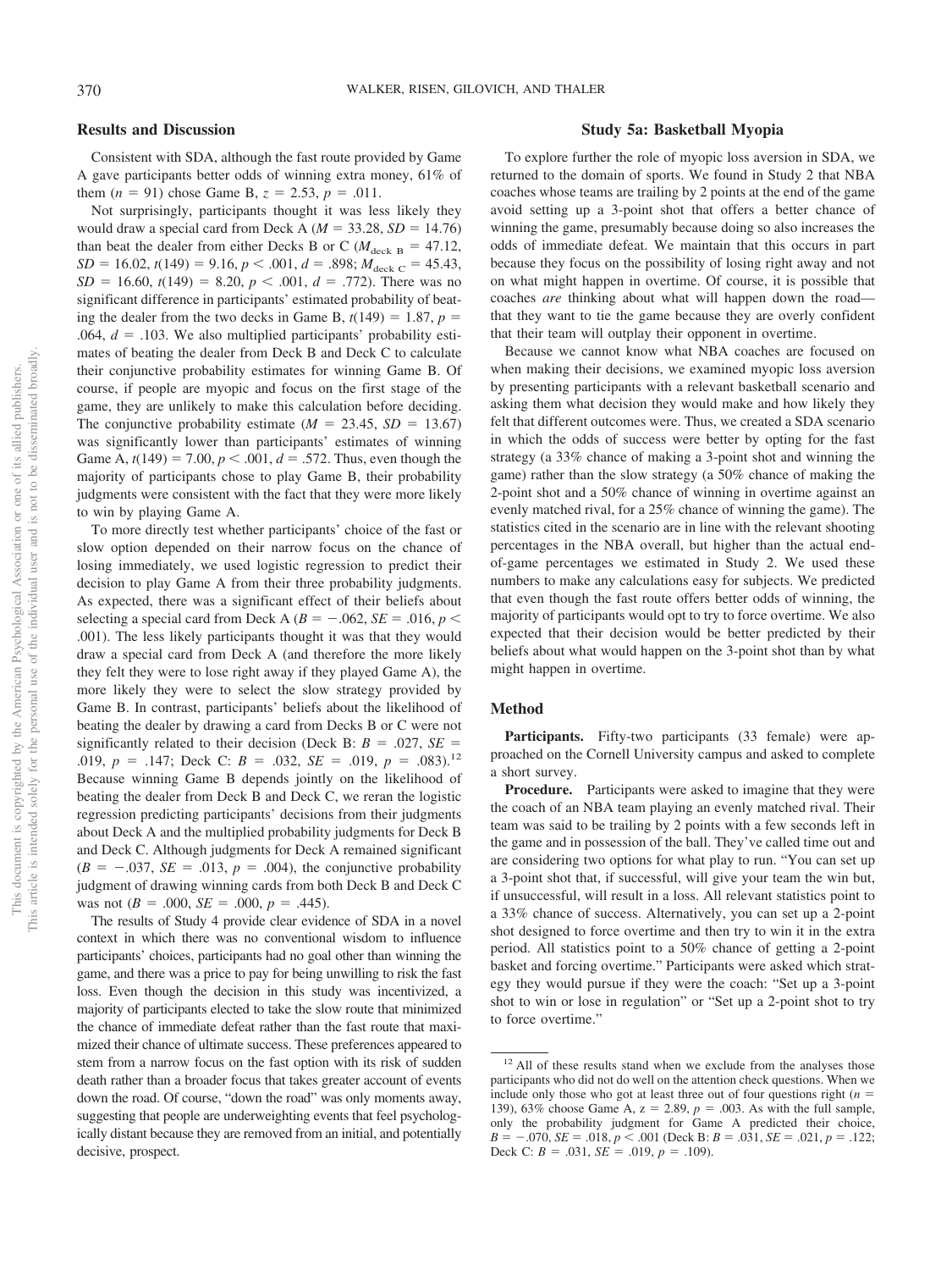After indicating their preferred strategy, participants answered five multiple-choice questions to confirm they were paying attention to the story.13 On average, participants answered 4.81 questions correctly  $(SD = .49)$ , indicating that they read the story carefully.

Participants assessed the likelihood that each strategy would be successful by answering three questions on a 0 (*not at all likely*) to 10 (*extremely likely*) scale. Unlike Study 4, in which participants' likelihood estimates were expressed in percentages, here they used an 11-point rating scale because base-rate probabilities were included in the scenario itself. Participants first reported how likely they thought it was that their team would win the game if it went to overtime. They were then asked about the likelihood of making the 3-point and 2-point shots: "Although all relevant statistics point to a 33% (50%) chance of making the 3-point (2-point) shot, you may have a very real hunch that the chances are better or worse. How likely do you believe it is that your team would make the 3-point shot to win the game (the 2-point shot to force the game to overtime)?"

Participants then indicated whether they considered themselves basketball fans and, if so, to indicate their favorite team. Finally, participants reported their age and gender.

## **Results and Discussion**

Although the chances of winning the game were stipulated to be better with the fast, 3-point strategy,  $81\%$  of the participants ( $n =$ 42) elected to set up a 2-point shot,  $z = 4.29$ ,  $p < .001$ —clear evidence of SDA.

Not surprisingly, participants reported that they felt it was more likely that their team would make the 2-point shot  $(M = 6.60, SD =$ 1.43) than the 3-point shot ( $M = 4.06$ ,  $SD = 1.68$ ),  $t(51) = 9.27$ ,  $p <$  $.001, d = 1.29$ . Their feelings about their team's prospects of winning. in overtime fell in between those two estimates  $(M = 6.23, SD =$ 1.31), such that they thought their team would be more likely to make the 2-point shot than win in overtime,  $t(51) = 2.26$ ,  $p = .028$ ,  $d = .31$ and more likely to win in overtime than make the 3-point shot,  $t(51) =$ 7.82,  $p < .001$ ,  $d = 1.10$ .

To examine the influence of participants' focus of attention on their choice of strategy, we used logistic regression to predict participants' decisions to set up a 2-point or 3-point shot from their three likelihood judgments. As predicted, this yielded a significant effect of the likelihood of making the 3-point shot ( $B = -.568$ ,  $SE = .28$ ,  $p = .045$ ). Participants who thought it was less likely that their team would make the 3-point shot were more likely to select the slow, 2-point strategy. Participants who thought their team was more likely to make the 2-point shot were more inclined to set up a 2-point shot, but that relationship was not significant  $(B = .705, SE = .433, p = .10)$ . Finally, participants' beliefs about the likelihood that their team would win in overtime were unrelated to their chosen strategy (*B* = .117, *SE* = .41, *p* = .775).<sup>14,15</sup> Thus, it does not appear that participants chose the slow strategy because they adopted a broad perspective that incorporated a sense of how well their team would perform in overtime. Instead, participants' decisions tracked their beliefs about the likelihood that their team would make a 3-point shot at the end of "regulation," reflecting a narrow focus on the prospect of immediate loss.

Together with Study 4, these results provide evidence that people are reluctant to choose a strategy that has better odds of ultimate success if there is a higher chance of immediate defeat. One reason people are reluctant to pursue the fast, sudden-death strategy is that they suffer from myopic loss aversion.

#### **Study 5b: Basketball Myopia Redux**

Myopic loss aversion can play out in two ways. The individual can be so narrowly focused on the prospect of losing with the fast strategy that the odds of success under the slow strategy aren't even computed and hence its superiority isn't appreciated. A concrete fear of the fast option is therefore compared with a vague feeling of relative safety offered by the slower option. In Study 5a, of course, the math required to figure out which option offered the best chance of success was fairly simple (.5  $\times$  .5 equals .25, which is lower than the .33 probability of success for the fast option), so some participants likely knew the true odds offered by each option.16 But myopic loss aversion can still deter people from making the rational choice because the prospect of losing with the fast option is so much more concrete and salient than the prospect of losing with the slow option that it receives more weight. We therefore conducted 5b to test whether SDA continues to emerge when the odds are presented to participants and there is no question about the superiority of the sudden-death option. Would people still be reluctant to choose it?

#### **Method**

**Participants.** One-hundred and 96 Mechanical Turk respondents (125 female;  $M_{\text{age}} = 35.83$ ,  $SD = 11.34$ ) were recruited in exchange for modest compensation. (We aimed for a sample of 200, but four people failed to complete the study).

 $16$  Of course, myopic loss aversion is not the only reason why participants may struggle to determine which option offers the best odds.

<sup>&</sup>lt;sup>13</sup> Of the four games that these two teams have played this season, how many has your team won? How many points does your team have when you call time out? Which team is winning when you call time out? What are the chances of making the 3-point shot? What are the chances of making the 2-point shot?  $14$  All of these results stand when we exclude from the analyses those

participants who did not do well on the attention check questions. When we include only those who got at least four out of five questions right  $(n = 50)$ , 80% chose to take the 2-point shot,  $z = 3.54$ ,  $p < .001$ . As with the full sample, only the subjective probability of making the 3-point shot significantly predicted their choice,  $B = -.581$ ,  $SE = .29$ ,  $p = .045$  (2-point shot:  $B = .722$ ,  $SE = .438$ ,  $p = .099$ ; overtime:  $B = .05$ ,  $SE = .42$ ,  $p =$ .906). In addition, the pattern of results does not depend on whether or not participants reported being a fan. Among the fans  $(n = 19)$ , 84%  $(n = 16)$ chose to set up a 2-point shot,  $z = 2.75$ ,  $p = .006$ . Moreover, the binary logistic regression that shows that subjects' decisions are predicted by their assessments of making the 3-point shot, but not by their assessments of the other outcomes, holds when controlling for being a fan (3-point shot:  $B = -.581$ ,  $SE = .287$ ,  $p = .043$ ; 2-point shot:  $B = .690$ ,  $SE = .438$ ,  $p =$ .115; overtime:  $B = .099$ ,  $SE = .407$ ,  $p = .81$ ; fan:  $B = .347$ ,  $SE = .842$ ,  $p = .680$ ).

<sup>&</sup>lt;sup>15</sup> As in Study 4, because winning with the slow strategy depends jointly on the likelihood of making the 2-point shot and of winning in overtime, we reran the binary logistic regression predicting participants' decisions from their judgments about making the 3-point shot and the multiplied likelihood judgments of making the 2-point shot and winning in overtime. The effect of participants' assessments of making the 3-point shot was in the predicted direction, but was no longer significant ( $B = -.326$ ,  $SE =$  $.211, p = .112$ ). The effect of the conjunctive likelihood judgment was not significant  $(B = -.201, SE = .171, p =$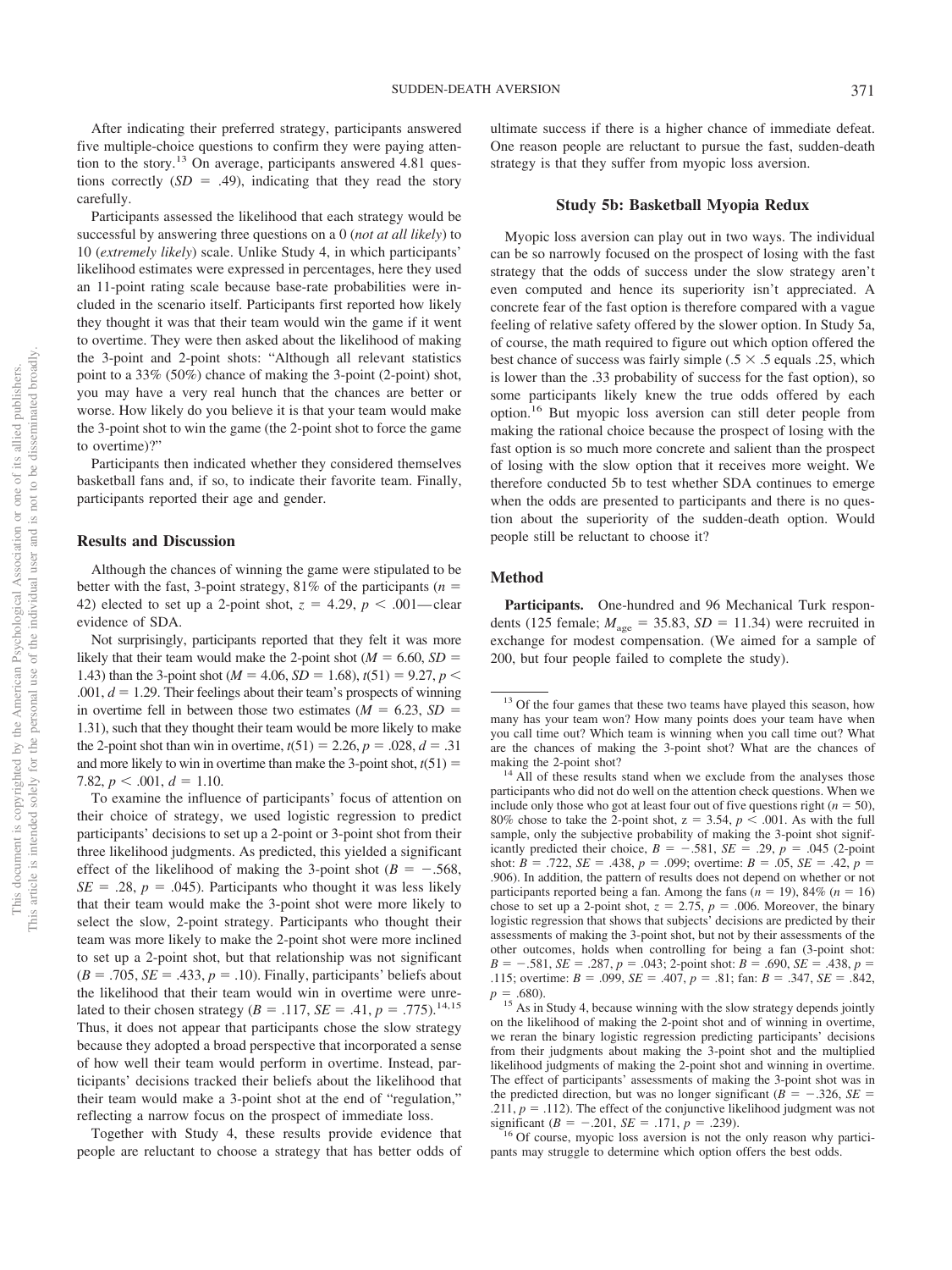**Procedure.** Participants were randomly assigned to either the *control* or *calculation* condition. In the control condition, participants read the NBA scenario from Study 5a asking them to decide whether to set up a 2- or 3-point shot as the final play of the game. In the calculation condition, the conjunctive probability for the slow strategy was calculated for participants after each statistic was presented individually and an explicit comparison between the fast and slow strategies was provided: "Thus, based on the statistics, the chance of winning if you take the 2-point shot is 25% (this is calculated by multiplying the chance of making the 2-pt shot [.50] and the chance of winning in overtime [.50], which equals .25 or 25%). Statistically speaking, going for 3 points gives you better odds of winning the game (though, of course, the odds of losing right away are higher if you go for 3 points)." All participants were asked which strategy they would pursue if they were the coach.

Just like Study 5a, participants reported their perceived likelihood of winning in overtime, making the 3-point shot, and making the 2-point shot, all on 0 (*not at all likely*) to 10 (*extremely likely*) scales.

Participants were then reminded of the probabilities of making the 2-point shot (50%) and winning in overtime (50%) and asked to report the objective probability of winning if they set up the 2-point shot. They did so by moving a slider between 0% and 100%. For participants in the calculation condition, this served as a memory check, but for participants in the control condition, this measured their ability to calculate the conjunctive probability. Participants also indicated which strategy provided a higher overall chance of winning according to the statistics in the story by choosing between "going for the 2-point shot," "going for the 3-point shot," or "the odds are the same."

Participants then indicated whether they considered themselves basketball fans and, if so, to indicate their favorite team. Finally, participants reported their age, gender, and race/ethnicity.

## **Results and Discussion**

Although the chances of winning the game were better with the fast, 3-point strategy, 74.7% of the participants in the control condition ( $n = 74$ ) chose to set up a 2-point shot,  $z = 4.83$ ,  $p <$ .001. This replicates Study 5a and provides clear evidence of SDA.

We predicted that if we helped people think through the immediate and distant components of the slow option, they would be less likely to show SDA. In the calculation condition, a majority of the participants ( $n = 52$ ; 53.6%) chose to set up a 2-point shot. Thus, as expected, there was more SDA in the control condition than in the calculation condition,  $\chi^2(1, N = 196) = 9.54$ ,  $p = .002$ , suggesting that one reason people prefer the slow strategy is that they fail to realize it is inferior.

But as noted, even when participants were told the slow strategy was inferior, more than half exhibited SDA. One might think that nearly everyone would opt for the 3-point shot in the condition in which participants are explicitly told that the odds of winning are better by taking the 3-point shot. But no, even when given the correct answer, slightly more than half of the participants chose to set up a 2-point shot, significantly different from the 0–100 split one would expect if people always chose the strategy they were explicitly told has a better chance to win,  $p < .001$ . These results suggest that the desire to avoid sudden death is more than a failure to consider distant outcomes or to understand conjunctive proba**bilities** 

As expected, participants were more likely to correctly identify the objective probability of winning with the 2-point strategy in the calculation condition (39%) than in the control condition (17%),  $\chi^2(1, N = 195) = 11.47, p < .001$ , and they were more likely to report correctly that the 3-point strategy was superior in the calculation condition (66%) than the control condition (21.2%),  $\chi^2$ (2,  $N = 196$  = 40.05,  $p < .001$ .<sup>17</sup> Although participants in the calculation condition were (of course) more aware of the relevant odds than those in the control condition, participants' responses to the probability questions suggest that some in the calculation condition may still have been confused. Thus, to provide the strictest test of SDA, we collapsed across conditions and restricted our analysis to the responses of participants who correctly reported that the 3-point strategy provided better odds. Even for those who knew the fast strategy was superior  $(n = 85)$ , almost half  $(48%)$ chose the slow, 2-point strategy.

These data indicate that some people avoid the fast strategy because they are unaware that it offers better odds of success. But the fact that people avoid sudden death roughly half the time even when they are explicitly told that it is a superior strategy (and even when they can report its superiority) suggests that the psychology underlying SDA runs much deeper than people's difficulty with math. The fast, 3-point strategy can feel especially risky even when one knows it offers better odds (see [Risen, 2016\)](#page-14-17).

## **Study 6: Unnecessary Risks Seem Riskier**

The Packers' decision to avoid sudden death that we described earlier captured the attention of many observers. The sportswriter Benjamin Morris noted that the Packers had a better chance of winning had they gone for two instead of kicking the extra point. In an article entitled "NFL Coaches are Getting Away with Crimes Against Middle School Math," he wrote:

. . . failing to go for two in this exact situation is one of the clearest and easiest-to-demonstrate mistakes in all of football, and how coaches continue to make this error virtually 100 percent of the time is a melancholy mystery.

We agree that the decision to avoid sudden death is often a mistake, but we don't think it's mysterious. Such decisions are the product of a host of familiar and very powerful psychological processes. As we have just shown, they are driven in part by myopic loss aversion. In addition, people may be reluctant to pursue the fast, sudden-death option because doing so can feel like tempting fate, and therefore likely to lead to an undesirable result. Because kicking the extra point is nearly always successful, getting to overtime seems guaranteed, and the decision to go for 2 points

<sup>&</sup>lt;sup>17</sup> The pattern of results does not depend on whether or not participants reported being a fan. Among the fans in the control condition  $(n = 55)$ , 71% ( $n = 39$ ) chose to set up a 2-point shot,  $z = 2.96$ ,  $p = .003$ . Among the fans in the calculation condition  $(n = 52)$ , 58%  $(n = 30)$  chose to set up a 2-point shot, again significantly different from the 0–100 split one would expect if people always chose the strategy they were told has better odds,  $p < .001$ . Moreover, the likelihood of correctly identifying the objective probability of winning with the 2-point strategy and the likelihood of correctly reporting that the 3-point strategy was superior did not differ for fans and nonfans in either the control or calculation conditions, all  $\chi^2$  < 1.5.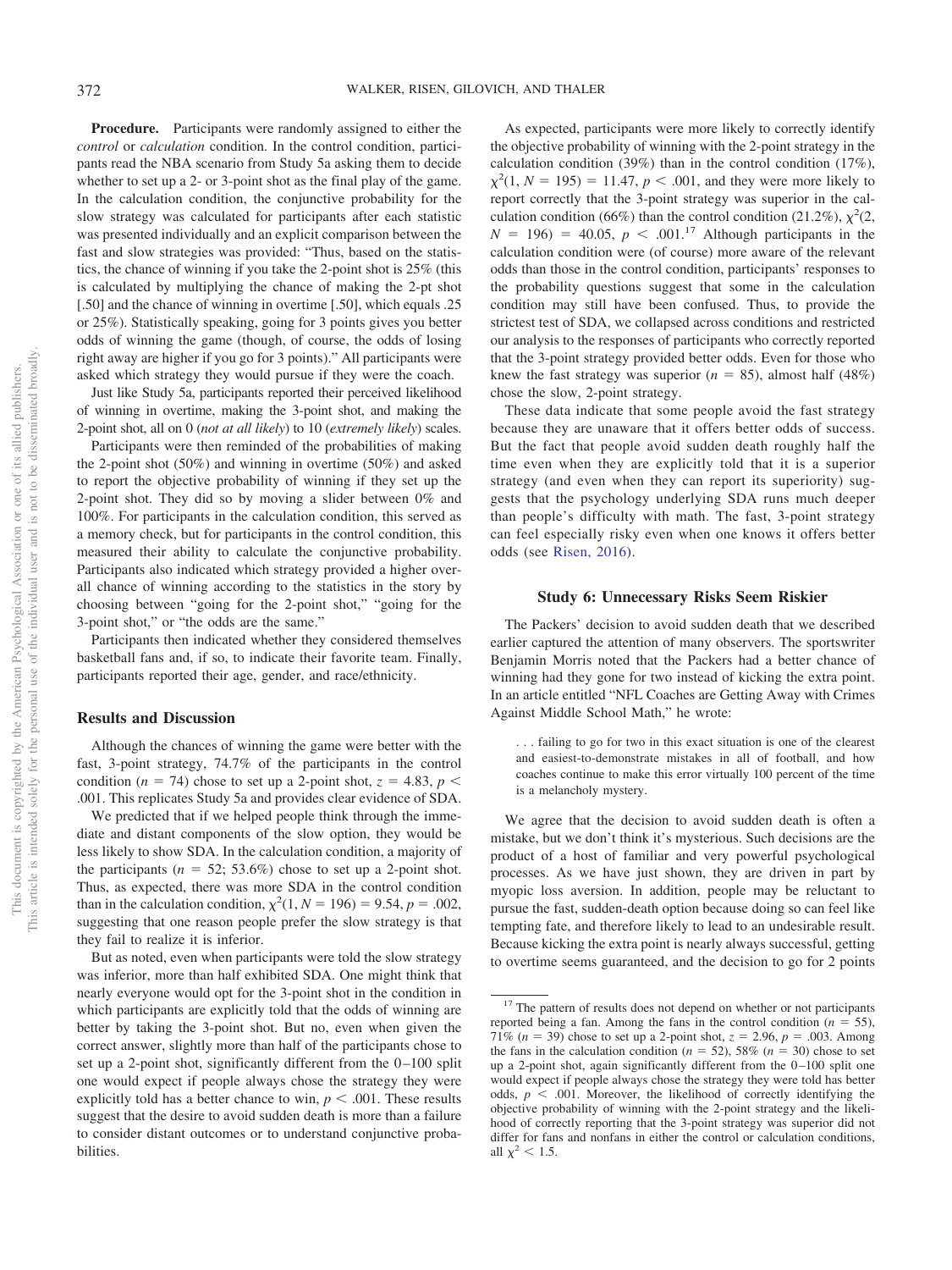seems risky. It is a risk, furthermore, that needn't be taken, and we argue that such risks seem riskier than those that must be taken [\(Walker, Risen, & Gilovich, 2017\)](#page-14-21).

To test this idea, we presented participants with a scenario in which a team that was trailing near the end of the game scored a touchdown with 12 s to go (see [Appendix B\)](#page-15-1). In one condition, the team was said to be trailing by 2 points after scoring the touchdown and so they had to attempt a 2-point conversion. In another condition, the team was said to be trailing by 1 point after scoring the touchdown, and so their decision to go for 2 points was not mandatory. If taking a risk that needn't be taken increases the perceived likelihood of failure, participants in the latter condition should give lower estimates of the probably of making the 2-point conversion than those who thought the team had to go for 2 points.

#### **Method**

Participants. We recruited 400 Mechanical Turk participants to complete a survey about the NFL in exchange for modest compensation. Because of the complexity of the game of football and the detailed nature of our scenario, we needed to ensure that all participants were reasonably knowledgeable about the sport. To accomplish this, the survey informed participants at the outset that they should not complete the study if they did not have considerable knowledge of football and the NFL. To help them make that assessment, the survey began with a six-question test of football knowledge. (Sample question: It's 4th and 5 on the 30-yard line. The coach calls for a field goal attempt. How long is the attempt? (a) 27 yards, (b) 37 yards, (c) 47 yards, (d) 57 yards. Option "c" is the correct response.)

We expected the warning issued at the beginning of the survey, along with the knowledge test, to encourage those with insufficient knowledge of football to refrain from completing the rest of the survey. Indeed, 84 participants dropped out during or after the knowledge test, leaving a final sample of 316 (28.8% female, mean  $age = 37.2$ ). We did not exclude any of the remaining participants based on their test score. The average score for participants who remained in the study was 4.0.

**Materials and procedure.** After completing the test, participants who elected to remain in the study were randomly assigned to read one of four scenarios in which either their favorite NFL team or a typical NFL team was trailing at the end of a game. Half of the participants read that the team was trailing by 7 points when they scored a touchdown with 12 s to go, leaving them with a decision of whether to kick the extra point and send the game into overtime or go for the 2-point conversion. The other half read that the team was trailing by 8 points when they scored, leaving them with no choice but to go for 2 points.<sup>18</sup> In each scenario, the team elected to go for 2 points and participants were asked to estimate the likelihood, in percent  $(1\% - 100\%)$ , that the team would make the 2-point conversion. Participants then provided their age, income, and gender.

#### **Results and Discussion**

A 2 (team: personal favorite vs. typical team)  $\times$  2 (score deficit: 1 point vs. 2 points) analysis of variance (ANOVA) yielded two significant main effects, but no interaction  $(F \leq 1)$ . Participants who were asked about their favorite teams thought that they were

more likely to make the 2-point conversion ( $M = 43.27$ ,  $SD =$ 18.48) than those asked about a typical NFL team  $(M = 39.17,$  $SD = 15.48$ ,  $F(1, 311) = 4.79$ ,  $p = .03$ ,  $d = .30$ <sup>19</sup> More important, participants also thought that an NFL team was less likely to make the 2-point conversion when it was trailing by one point and could have kicked the extra point instead  $(M = 38.79)$ ,  $SD = 16.81$ ) than when the team was trailing by 2 points and needed to go for 2 ( $M = 43.61$ ,  $SD = 17.13$ ),  $F(1, 311) = 6.47$ ,  $p = .01, d = .28$ . Both main effects remained significant when controlling for participants' score on the football knowledge test  $(F_{score} = 6.44, p = .01; F_{team} = 4.81, p = .03).$ 

Thus, whether thinking about their favorite NFL team or a typical NFL team, participants thought that a team was more likely to fail at a 2-point conversion when it didn't have to go for two. Taking a needless risk strikes people as riskier than one that has to be taken. Needless risks invite anticipatory counterfactuals of kicking oneself if things do not turn out well [\(Miller & Taylor,](#page-14-22) [1995\)](#page-14-22), and the anticipation of those counterfactuals gives them a sense of fluency that increases their perceived likelihood [\(Alter &](#page-13-11) [Oppenheimer, 2009;](#page-13-11) [Morewedge & Kahneman, 2010;](#page-14-23) [Risen &](#page-14-18) [Gilovich, 2007,](#page-14-18) [2008\)](#page-14-19). Thus, in addition to myopic loss aversion, people appear to avoid sudden-death options because pursuing them feels like tempting fate [\(Risen & Gilovich, 2008\)](#page-14-19).

## **General Discussion**

As a general rule, people obey the Law of Effect and choose to repeat successful decisions and avoid punishing ones. But like all general rules, there are exceptions and we've identified a consequential one that shows itself with particular clarity in the world of sports. When coaches are faced with a quick option that carries a risk of immediate defeat but offers a greater chance of ultimate success, and a slow option that avoids the short-term risk at the cost of lesser odds of success, they overwhelmingly choose the worse odds. Nonoptimal choice tendencies often result from a failure to correctly size up the relevant prospects [\(Gilovich, Grif](#page-13-12)[fin, & Kahneman, 2002;](#page-13-12) [Kahneman & Tversky, 2000;](#page-14-24) [Morewedge](#page-14-23) [& Kahneman, 2010\)](#page-14-23) and, as we have shown, SDA is partly due to such failures of judgment. People's assessments are distorted by myopic loss aversion and a gut feeling that needless risks are less likely to pay off than those that must be taken. We've also shown that SDA is sufficiently strong that people often choose the inferior long-run option even when they know it offers worse odds of ultimate success.

Although we have focused on the influence of myopic loss aversion and the pessimism that attends decisions to take unnecessary risks, broadly speaking there are three distinct biases that can lead people to choose an inferior slow option over a superior

<sup>&</sup>lt;sup>18</sup> Note that a touchdown is worth 6 points. Teams trailing by 8 points who score a touchdown subsequently trail by 2 points, whereas teams trailing by 7 points who score a touchdown subsequently trail only by 1 point. Teams have the option to attempt either a 2-point play or a 1-point play after scoring a touchdown. Thus, the decision of whether to attempt a 2-point conversion at the end of the game is no decision at all for a team that scores a touchdown when trailing by 8 points, but a wrenching

decision for a team that scores a touchdown when trailing by 7 points.<br><sup>19</sup> Note that these estimates are close to the true probability of making the 2-point conversion, providing further evidence that our participants were knowledgeable about professional football.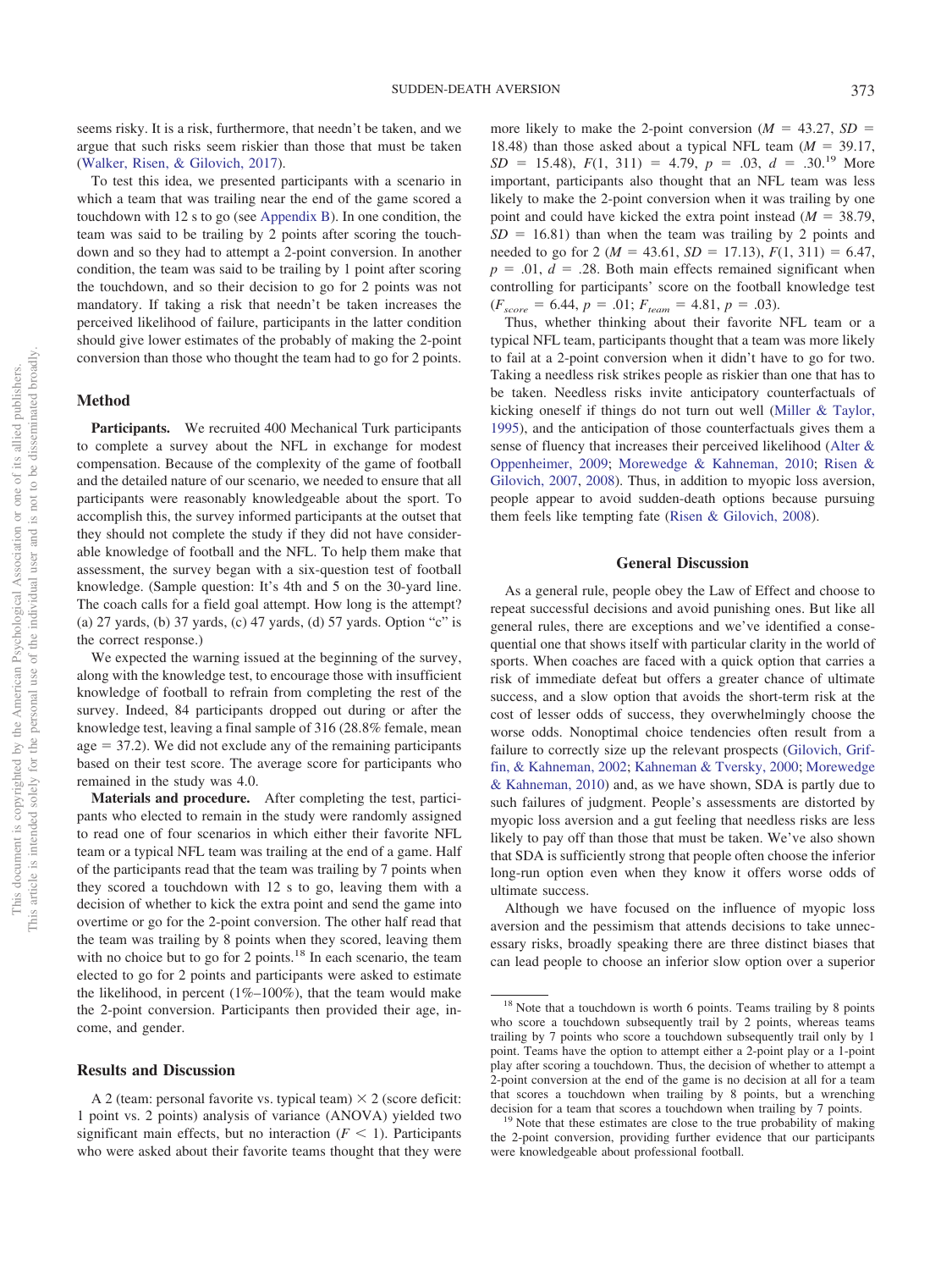fast option. First, the tendency to make decisions one step at a time (i.e., the narrow framing component of myopic loss aversion) can lead people to focus disproportionately on the downside (loss aversion) of the immediate option (myopia). That is, people may *overweight* adversity for the fast, immediate option relative to that of the slow option. Consider the decision of whether to take a 2 or 3-point shot at the end of a basketball game. Even if two individuals have the same likelihood estimates (e.g., 3-point shot: 33%, 2-point shot: 50%, overtime: 50%) and assign the same values to winning and losing, the person with a narrow focus on the initial shot will be more likely to display SDA than the person with a broader frame (as depicted in [table 1\)](#page-2-0).

Second, estimates of the *likelihood* of adversity may be biased, such that individuals underestimate the likelihood of an adverse outcome with the slow option or overestimate the likelihood of adversity with the fast option— or both. The way people think about unnecessary risks fits this second category of error because it distorts assessments of the downside risk of the fast option. Consider a basketball coach who, knowing his team doesn't *have* to take a 3-point shot, downgrades his team's ability to hit the game-winner. Regardless of whether the decision frame is broad or narrow, someone who believes there is little chance of making the 3-pointer will be less likely to choose the fast strategy than someone who believes the chances are greater.

Third, people might assign different *values* to a given outcome depending on whether it results from the fast or slow option. We suggest that this third category of influence is not uncommon that is, a negative outcome can be evaluated more negatively because it resulted from the fast strategy. For example, a slow loss may seem "closer" to victory than a quick loss. If so, sudden death would be experienced as further removed from victory, and hence a bigger loss. Also, even if people are able to get beyond myopic loss aversion and the reluctance to tempt fate and recognize that the sudden-death strategy is optimal, they may still avoid sudden death because they believe that *others* will not realize that such a strategy maximizes their chance of winning. As a result, they might avoid sudden death out of a fear that others will blame them more for a sudden loss than a loss that's more drawn out.

Another way of saying this is that decision makers are often reluctant to go against "conventional wisdom" because they expect to pay a social price if they do and things do not work out. Of course, people are also likely to blame *themselves* more for decisions that go awry after bucking conventional wisdom. That is, people are especially likely to regret a decision that ignores conventional wisdom because the counterfactuals are especially potent when one departs from the norm [\(Kahneman & Miller, 1986;](#page-14-25) [Miller & Taylor, 1995\)](#page-14-22). It's conventional wisdom, for example, to kick the extra point to tie the game and take one's chances in overtime. If it feels especially bad for someone to ignore conventional wisdom, such that failing at an attempted 2-point conversion feels much worse than losing the game a different way, then that person will display more SDA than someone who does not care about the manner of losing.

In support of these contentions, we surveyed two samples of Mechanical Turk respondents and asked them to imagine being the coach of a basketball team trailing by 2 points with 11 s left in the game. One sample indicated that they expected to be blamed more if they lost after pursuing the sudden-death strategy of setting up a three-point shot than after setting up a 2-pointer to send the game into overtime. The other indicated that they expected to experience

more regret over a loss that resulted from attempting the threepoint shot than the 2-point shot.

These beliefs raise the prospect of there being a host of strategies that decision makers know are optimal yet do not pursue because of the potential social consequences. When Bill James, the godfather of "moneyball" and the data-analytic approach to running a baseball team, joined the front office of the Boston Red Sox, he was determined to do away with the idea that the team's best relief pitcher would be designated the "closer" and be used only to preserve a lead in the eighth or ninth innings. James thought that it would be better to utilize the best pitcher in the situations that are most pivotal (facing the other team's best hitters in a close game) rather than in the traditional end-of-game scenario with the team ahead and a victory already highly likely. The effectiveness of James' strategy was soon declared a failure when several Red Sox relievers were ineffective in several late-inning situations, and the complaints by fans and the press were so vehement that the idea was soon scrapped. Like it or not, and irrational or not, the Red Sox were soon like every other team and had themselves a conventional closer [\(Bradford, 2013\)](#page-13-13).

Our account acknowledges the role of conventional wisdom in SDA, but also specifies how the psychology behind myopic loss aversion and the reluctance to tempt fate makes conventional wisdom what it is. After all, without myopic loss aversion and a reluctance to tempt fate, one might have expected that conventional wisdom would have evolved to encourage coaches to adopt strategies that maximize the probability of a win. In other words, SDA provides a theory of a class of situations in which the conventional wisdom is decidedly unwise.

All of these psychological processes are likely to be especially powerful when the fast outcome carries a risk of final defeat sudden*-death* aversion. But they are also likely to play a role when the risk involves a serious *setback,* not final defeat. SDA is thus an especially pronounced subset of what might be called *suddensetback aversion*. Consider an NFL team facing fourth down on its opponent's 45-yard line, needing to gain 2 yards for a first down. Should it go for the first down or punt the ball away? Punting is likely to yield a modest improvement in field position (in part because any punt into the end zone results in the opponent taking possession on its 20-yard line). Nevertheless, teams tend to act too conservatively in situations like these and punt the ball when they would be better off going for a first down [\(Romer, 2006\)](#page-14-26). They do so because of their focus on the immediate setback involved in the opposing team taking over near midfield. Teams' reluctance to "go for it" on fourth down is estimated to reduce their chances of winning any one game by 2.1%, which leads on average to one extra loss every three seasons. If that does not seem like a substantial penalty, note that this is just one type of decision, coaches make similar errors on other decisions (such as those we have discussed earlier), and the NFL season consists of just 16 games and so an extra win can be decisive in making the playoffs.

Or consider those occasions when an NFL team trailing by 14 points with 5 min left in the fourth quarter scores a touchdown. It now trails by 8 points and must decide whether to kick the extra point to reduce the deficit to 7 or go for 2 and cut the deficit to 6. Here the advantage of going for 2 is considerably larger than in the cases discussed earlier. To see why, keep in mind that (essentially) the only cases that matter are those in which the team in question prevents its opponent from scoring and scores another touchdown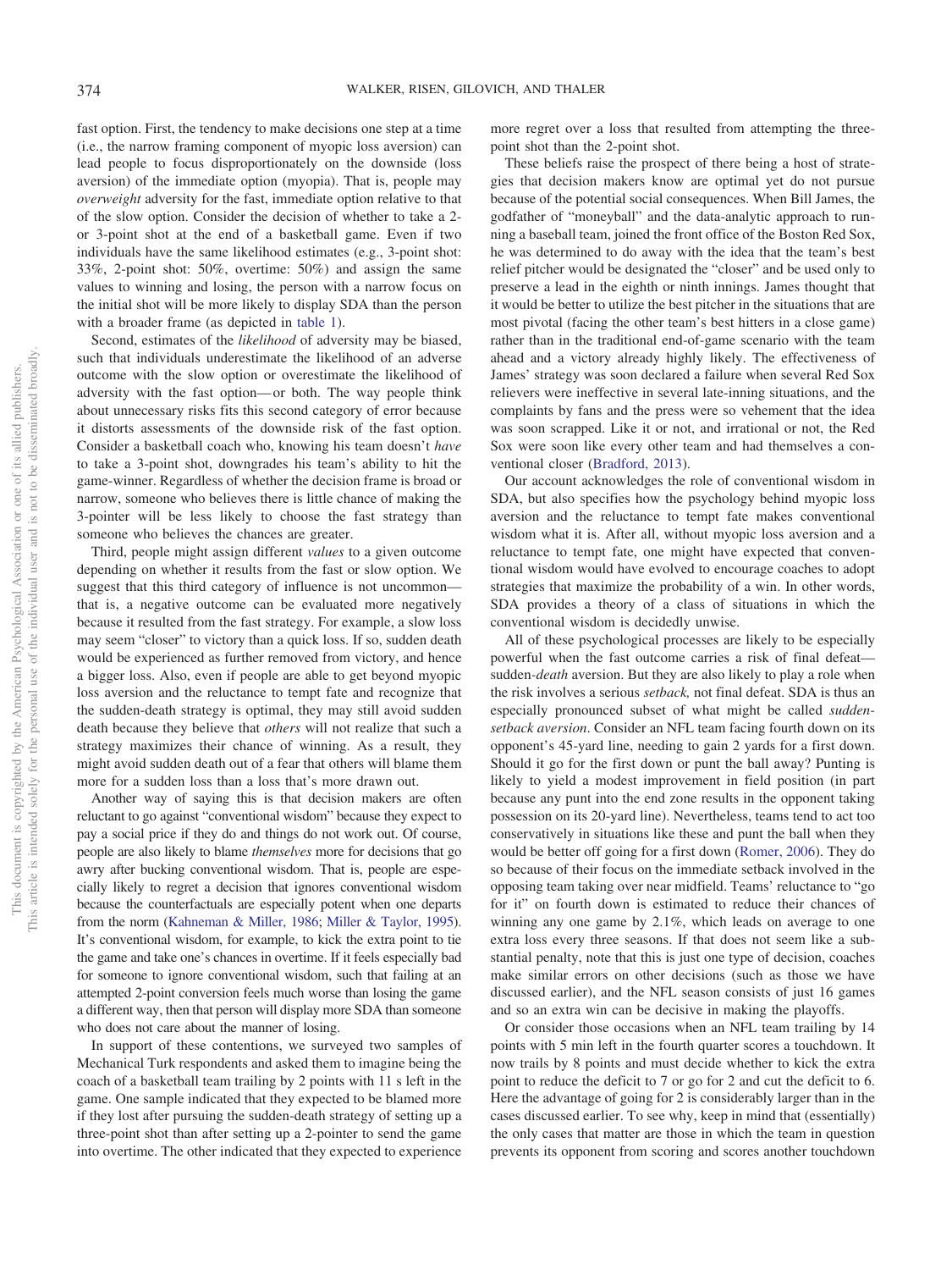itself. (In other situations they lose whatever they do here.) So let's assume the team does score another touchdown and, to simplify the math, also assume that the chance of converting a 2-point conversion is .50, a 1-point conversion is certain, and the chances of winning in overtime are 50 –50.

Under these assumptions, if the team kicks the extra point on each touchdown its chance of winning the game is 50%. But, if it goes for 2 points on the first touchdown and succeeds, it only needs to kick the extra point on the second touchdown for the win. If the team misses on the first 2-point conversion, it can try again on the second one, with a 50% chance of going into overtime, which they win half the time. All this means that (again, conditional on getting the second touchdown) the chance of winning the game rises to .625. Using the actual base-rates of 2-point and 1-point conversions, [Morris \(2016\)](#page-14-27) concludes that the decision to go for two after a touchdown when trailing by 14 late in the game should be a no-brainer. But coaches essentially never get this no-brainer right. Morris reports that he can only find two cases where coaches did the right thing, once in 2001 and another in 1994! Sudden-setback aversion is powerful.

Moving from football to basketball, imagine that you're the coach of a professional team and your star player picks up his second personal foul early in the first quarter. Knowing that if he picks up six fouls he will be disqualified from playing any further, do you take him out of the game or continue to let him play? Conventional wisdom is to be conservative and take the player out of the game for the remainder of the quarter. And if the player returns to the game to start the second quarter and quickly picks up another foul, coaches almost always take him out again, with the result that players in foul trouble can sit out nearly half of the game. The setback involved in having your star player pick up additional fouls and possibly foul out of the game looms large, leading coaches to be conservative. Even if the coach is personally inclined to take a risk and keep the player in the game, it's all too easy to anticipate what the fans and sportswriters will say if the team loses a close game with its star player on the bench at the end of the game because he has fouled out.

Note how costly this is. A worst-case scenario is that the player stays in the game and picks up three additional fouls in the first half (extremely unlikely) and misses the entire second half. Not good. But by sitting the player down, the coach *guarantees* that the player will be unavailable for an extended length of time. The last five seasons of data from the NBA highlights how rare it is to foul out and suggests it is probably unwise to bench your best players to protect against that unlikely possibility. Out of all the players who accumulated at least three fouls in the first 18 min of a game, nearly 70% finished that game with only three or four total fouls, and a mere 5% fouled out.

Our analysis and investigation of SDA has focused on sports for several reasons. First, these sorts of decisions— dealing with a player in foul trouble, deciding whether to punt or go for a first down, and so forth— occur frequently and so coaches have many opportunities to "get it right" and recognize which choices maximize their chances of winning. A failure to maximize here, then, says something about the psychology of the decision maker and cannot be sloughed off as a result of insufficient opportunities to learn. Second, there is a lot at stake in sports decisions and coaches have every incentive to get it right. Coaches in professional sports lose their jobs a lot more often than other high level managers do, and they generally do so for one reason that better decision making could combat—they do not win often enough. Finally, the most important outcomes in sports are entirely objective—shots are made or missed, players cross the goal

line or not, games are won or lost. As a result, sports decisions can be evaluated objectively, allowing one to ascertain whether decisions meet the criteria of rational choice or whether they are subject to systematic bias.

Although these reasons have led us to focus on sports, SDA can be seen in other walks of life. In Study 3, for example, we demonstrated SDA in a military situation where "sudden death" entails the literal loss of life. We suspect that SDA is at play in a great many other domains as well. Managers in large organizations, for example, are often criticized for being too risk-averse [\(Kahneman & Lovallo, 1993;](#page-13-3) [Koller, Lovallo, & Williams, 2012\)](#page-14-28). Indeed, managers' perceptions of risk have been shown to focus primarily on down-side risk and worst-case-scenarios, often failing to incorporate upside potential or even the likelihood of various good and bad outcomes [\(March & Shapira, 1987\)](#page-14-29). If managers are especially likely to focus on the near-term downside when deciding under uncertainty, they may be susceptible to sudden-setback aversion—avoiding a potential setback even when a given strategy offers better long-term odds of success. For example, if midlevel managers were given a choice of two variations of the same project (Plan X, which is projected to deliver higher returns, but with an increased chance of losing the entire investment in the first year vs. Plan Y, which is projected to have more modest returns, but the investment is divided into stages such that there is a smaller risk of losing the investment right away), we suspect that many managers would choose Plan Y— even if their stated goal is to maximize expected returns. We suspect that managers would often opt for the inferior investment for the same three reasons we outlined earlier: a myopic focus on the immediate loss, a belief that the immediate loss would be especially likely if they choose Plan X when another "safer" option was available, and a concern over being blamed more by others and losing their job if Plan X failed. Indeed, sudden-setback aversion may help explain why certain companies—like Blockbuster or Kodak<sup>20</sup>—maintained a strategy where a slow death seemed nearly inevitable (at least in hindsight) rather than pursue a strategy that would increase their overall odds of success, but at the risk of more immediate failure.

An aversion to sudden death (or a sudden setback) may also help explain why politicians and celebrities engage in elaborate cover-ups that end up costing them more than the price they would have paid for their original misdeeds. Rather than admit a mistake and accept immediate scorn and punishment, people often pursue a drawn-out cover-up strategy with the goal of avoiding a sudden blow to their reputation. Many times, it is the evidence trail left by the cover-up that arouses suspicion and verifies the original misdeed, but now the person is charged with both the misdeed and the cover-up. Consider the Watergate scandal. If the White House had owned up right away to authorizing a break-in, the political costs would have been significant, but Richard Nixon would almost certainly have been able to stay in office. Of the three mechanisms we outlined as contributing to SDA, we suspect that myopia is most likely to play a role in people's reluctance to accept an immediate hit to their reputations even when taking such a hit offers a better chance of preserving most of their good name in the long-run.

<sup>20</sup> It is worth noting that Kodak invented the first digital camera. [https://](https://lens.blogs.nytimes.com/2015/08/12/kodaks-first-digital-moment/?_r=0) [lens.blogs.nytimes.com/2015/08/12/kodaks-first-digital-moment/?\\_r](https://lens.blogs.nytimes.com/2015/08/12/kodaks-first-digital-moment/?_r=0)-0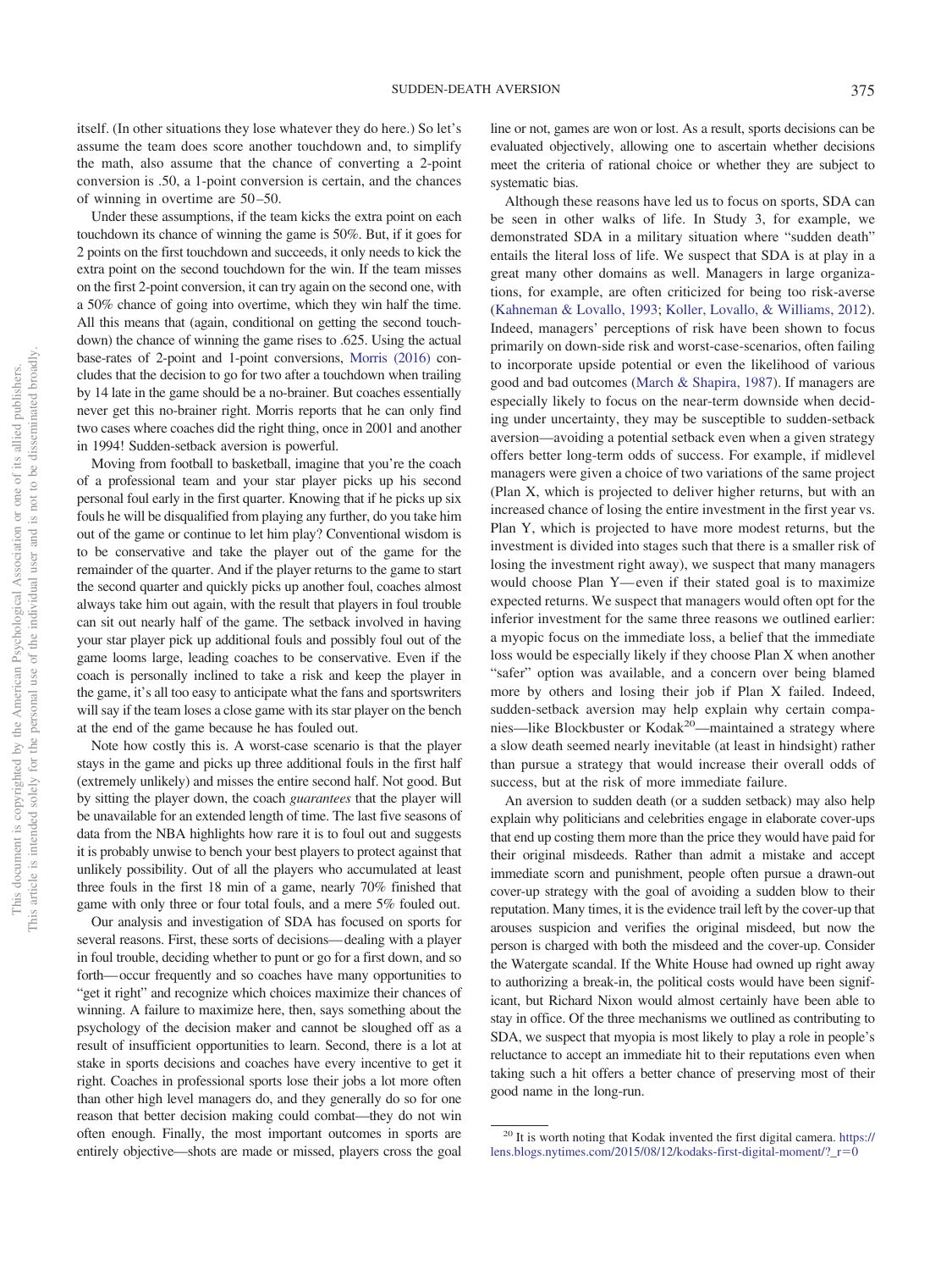Beyond SDA, there are many other reasons that people delay decisions [\(Anderson, 2003;](#page-13-14) [Bastardi & Shafir, 1998\)](#page-13-15), put off negative experiences [\(Armfield, Stewart, & Spencer, 2007;](#page-13-16) [Chapman, 1996;](#page-13-17) [Estle, Green, Myerson, & Holt, 2006;](#page-13-18) [Thaler, 1981\)](#page-14-30), or avoid information in order to escape having to confront negative prospects or the need to make a difficult decision [\(Golman, Hagmann, & Loewenstein,](#page-13-19) [in press;](#page-13-19) [Howell & Shepperd, 2013;](#page-13-20) [Karlsson, Loewenstein, & Seppi,](#page-14-31) [2009;](#page-14-31) [Oster, Shoulson, & Dorsey, 2013;](#page-14-32) [Simpson, Ickes, & Black](#page-14-33)[stone, 1995;](#page-14-33) [Sweeny, Melnyk, Miller, & Shepperd, 2010\)](#page-14-34). Note that although SDA delays the outcome of one's decision (and hence the prospect of loss), the decision itself cannot be delayed. In addition, although the delayed option in SDA receives less attention than the immediate option, this occurs whether or not it is close or distant in time. Nevertheless, some of the psychology involved in these situations overlaps with the psychology underlying SDA. For example, people avoid the dentist when they expect it to be especially painful, even though they expect it to be most painful when they are most in need of a dentist [\(Armfield et al., 2007\)](#page-13-16). By narrowly focusing on the prospect of immediate pain, patients can end up putting off medical procedures that would improve their health.

One might wonder how to square SDA (and other instances in which people put off negative experiences) with those occasions in which people try to get negative experiences over with quickly. Because dread is by its very nature unpleasant, people often elect to expedite—rather than delay—a negative experience [\(Berns et al.,](#page-13-21) [2006;](#page-13-21) [Loewenstein, 1987\)](#page-14-35). One key difference is that people tend to expedite *inevitable* negative events, whereas in SDA we find that people prefer to avoid fast strategies where loss is likely, but not inevitable. If a coach could see into the future and know with certainty that his team was going to lose, he may elect to get the loss over with quickly in regulation rather than delay the inevitable loss in overtime. But when the outcome is uncertain, SDA is common.

#### **Conclusion**

Even when a fast strategy provides better odds of success, people prefer a slower alternative that minimizes the chance of immediate defeat. SDA occurs because people narrowly focus on the possibility of immediate defeat and believe immediate defeat is especially likely when other "safer" strategies are available. We suggest that whether you are a professional coach, a midlevel manager, or a player, politician, or patient, an aversion to sudden death can lead you to feel that a strategy with better odds is riskier, and thus give rise to suboptimal decision-making across a host of important contexts. Although the dictum that wise decision makers should "live to fight another day" has merit in a great many circumstances, we have identified an important class of situations in which following this dictum undermines the decision maker's best interests.

#### **References**

- <span id="page-13-14"></span>Anderson, C. J. (2003). The psychology of doing nothing: Forms of decision avoidance result from reason and emotion. *Psychological Bulletin, 129,* 139 –167.
- <span id="page-13-11"></span>Alter, A. L., & Oppenheimer, D. M. (2009). Uniting the tribes of fluency to form a metacognitive nation. *Personality and Social Psychology Review, 13,* 219 –235. <http://dx.doi.org/10.1177/1088868309341564>
- <span id="page-13-16"></span>Armfield, J. M., Stewart, J. F., & Spencer, A. J. (2007). The vicious cycle of dental fear: Exploring the interplay between oral health, service utilization and dental fear. *BMC Oral Health, 7,* 1–15. [http://dx.doi.org/](http://dx.doi.org/10.1186/1472-6831-7-1) [10.1186/1472-6831-7-1](http://dx.doi.org/10.1186/1472-6831-7-1)
- <span id="page-13-15"></span>Bastardi, A., & Shafir, E. (1998). On the pursuit and misuse of useless information. *Journal of Personality and Social Psychology, 75,* 19 –32. <http://dx.doi.org/10.1037/0022-3514.75.1.19>
- <span id="page-13-1"></span>Benartzi, S., & Thaler, R. H. (1995). Myopic loss aversion and the equity premium puzzle. *The Quarterly Journal of Economics, 110,* 73–92. <http://dx.doi.org/10.2307/2118511>
- <span id="page-13-21"></span>Berns, G. S., Chappelow, J., Cekic, M., Zink, C. F., Pagnoni, G., & Martin-Skurski, M. E. (2006). Neurobiological substrates of dread. *Science, 312,* 754 –758. <http://dx.doi.org/10.1126/science.1123721>
- <span id="page-13-7"></span>Block, R. A., & Harper, D. R. (1991). Overconfidence in estimation: Testing the anchoring-and-adjustment hypothesis. *Organizational Behavior and Human Decision Processes, 49,* 188 –207. [http://dx.doi.org/](http://dx.doi.org/10.1016/0749-5978%2891%2990048-X) [10.1016/0749-5978\(91\)90048-X](http://dx.doi.org/10.1016/0749-5978%2891%2990048-X)
- <span id="page-13-13"></span>Bradford, R. (2013). *Ten years later, revisiting merits of closer-bycommittee*. Retrieved from [http://www.weei.com/sports/boston/baseball/](http://www.weei.com/sports/boston/baseball/red-sox/rob-bradford/2013/04/25/ten-years-later-revisiting-merits-closer-comm) [red-sox/rob-bradford/2013/04/25/ten-years-later-revisiting-merits](http://www.weei.com/sports/boston/baseball/red-sox/rob-bradford/2013/04/25/ten-years-later-revisiting-merits-closer-comm)[closer-comm](http://www.weei.com/sports/boston/baseball/red-sox/rob-bradford/2013/04/25/ten-years-later-revisiting-merits-closer-comm)
- <span id="page-13-5"></span>Camerer, C., Babcock, L., Loewenstein, G., & Thaler, R. (1997). Labor supply of New York City cabdrivers: One day at a time. *The Quarterly Journal of Economics, 112,* 407– 441. [http://dx.doi.org/10.1162/](http://dx.doi.org/10.1162/003355397555244) [003355397555244](http://dx.doi.org/10.1162/003355397555244)
- <span id="page-13-17"></span>Chapman, G. B. (1996). Temporal discounting and utility for health and money. *Journal of Experimental Psychology: Learning, Memory, and Cognition, 22,* 771–791. <http://dx.doi.org/10.1037/0278-7393.22.3.771>
- <span id="page-13-0"></span>Coase, R. H. (1937). The nature of the firm. *Economica, 4,* 386 – 405. <http://dx.doi.org/10.1111/j.1468-0335.1937.tb00002.x>
- <span id="page-13-6"></span>Epley, N., & Gilovich, T. (2001). Putting adjustment back in the anchoring and adjustment heuristic: An examination of self-generated and experimenter-provided anchors. *Psychological Science, 12,* 391–396. <http://dx.doi.org/10.1111/1467-9280.00372>
- <span id="page-13-8"></span>Epley, N., Keysar, B., Van Boven, L., & Gilovich, T. (2004). Perspective taking as egocentric anchoring and adjustment. *Journal of Personality and Social Psychology, 87,* 327–339. [http://dx.doi.org/10.1037/0022-](http://dx.doi.org/10.1037/0022-3514.87.3.327) [3514.87.3.327](http://dx.doi.org/10.1037/0022-3514.87.3.327)
- <span id="page-13-18"></span>Estle, S. J., Green, L., Myerson, J., & Holt, D. D. (2006). Differential effects of amount on temporal and probability discounting of gains and losses. *Memory & Cognition, 34,* 914 –928. [http://dx.doi.org/10.3758/](http://dx.doi.org/10.3758/BF03193437) [BF03193437](http://dx.doi.org/10.3758/BF03193437)
- <span id="page-13-12"></span>Gilovich, T., Griffin, D., & Kahneman, D. (2002). *Heuristics and biases: The psychology of intuitive judgment*. New York, NY: Cambridge University Press. <http://dx.doi.org/10.1017/CBO9780511808098>
- <span id="page-13-9"></span>Gilovich, T., Medvec, V. H., & Savitsky, K. (2000). The spotlight effect in social judgment: An egocentric bias in estimates of the salience of one's own actions and appearance. *Journal of Personality and Social Psychology, 78,* 211–222. <http://dx.doi.org/10.1037/0022-3514.78.2.211>
- <span id="page-13-10"></span>Gilovich, T., Savitsky, K., & Medvec, V. H. (1998). The illusion of transparency: Biased assessments of others' ability to read one's emotional states. *Journal of Personality and Social Psychology, 75,* 332– 346. <http://dx.doi.org/10.1037/0022-3514.75.2.332>
- <span id="page-13-4"></span>Gneezy, U., & Potters, J. (1997). An experiment on risk taking and evaluation periods. *The Quarterly Journal of Economics, 112, 631-645*. <http://dx.doi.org/10.1162/003355397555217>
- <span id="page-13-19"></span>Golman, R., Hagmann, D., & Loewenstein, G. (in press). Information avoidance. *Journal of Economic Literature*.
- <span id="page-13-20"></span>Howell, J. L., & Shepperd, J. A. (2013). Behavioral obligation and information avoidance. *Annals of Behavioral Medicine, 45,* 258 –263. [http://](http://dx.doi.org/10.1007/s12160-012-9451-9) [dx.doi.org/10.1007/s12160-012-9451-9](http://dx.doi.org/10.1007/s12160-012-9451-9)
- <span id="page-13-2"></span>Kahneman, D., Knetsch, J. L., & Thaler, R. (1990). Experimental tests of the endowment effect and the Coase theorem. *Journal of Political Economy, 98,* 1325–1348. <http://dx.doi.org/10.1086/261737>
- <span id="page-13-3"></span>Kahneman, D., & Lovallo, D. (1993). Timid choices and bold forecasts: A cognitive perspective on risk taking. *Management Science, 39,* 17–31. <http://dx.doi.org/10.1287/mnsc.39.1.17>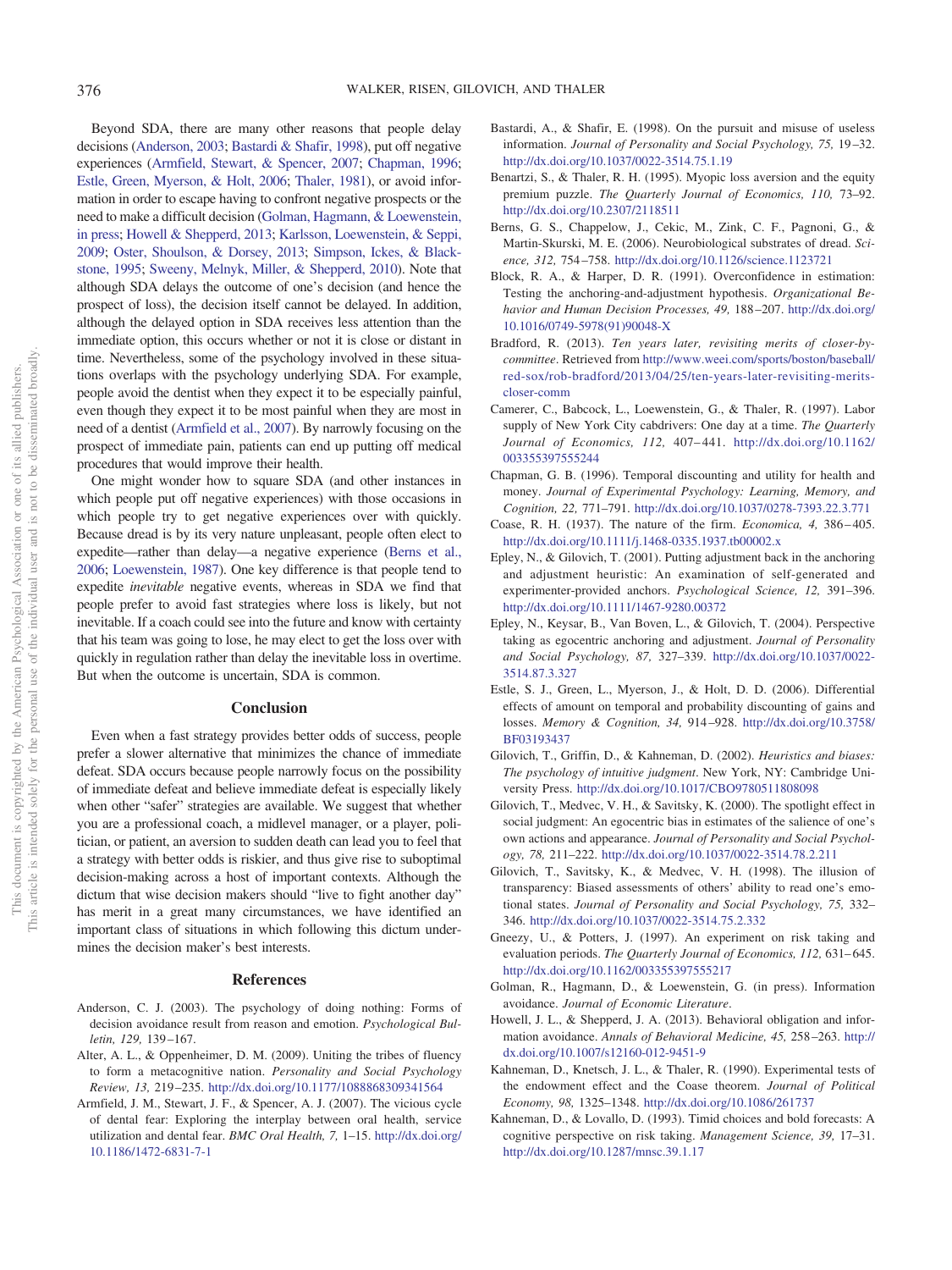- <span id="page-14-25"></span>Kahneman, D., & Miller, D. T. (1986). Norm theory: Comparing reality to its alternatives. *Psychological Review, 93,* 136 –153. [http://dx.doi.org/](http://dx.doi.org/10.1037/0033-295X.93.2.136) [10.1037/0033-295X.93.2.136](http://dx.doi.org/10.1037/0033-295X.93.2.136)
- <span id="page-14-3"></span>Kahneman, D., & Tversky, A. (1979). Prospect theory: An analysis of decision under risk. *Econometrica, 47,* 263–292. [http://dx.doi.org/10](http://dx.doi.org/10.2307/1914185) [.2307/1914185](http://dx.doi.org/10.2307/1914185)
- <span id="page-14-24"></span>Kahneman, D., & Tversky, A. (2000). *Choices, values, and frames*. New York, NY: Cambridge University Press.
- <span id="page-14-31"></span>Karlsson, N., Loewenstein, G., & Seppi, D. (2009). The ostrich effect: Selective attention to information. *Journal of Risk and Uncertainty, 38,* 95–115. <http://dx.doi.org/10.1007/s11166-009-9060-6>
- <span id="page-14-2"></span>Keren, G. B., & Wagenaar, W. A. (1985). On the psychology of playing blackjack: Normative and descriptive considerations with implications for decision theory. *Journal of Experimental Psychology: General, 114,* 133–158. <http://dx.doi.org/10.1037/0096-3445.114.2.133>
- <span id="page-14-28"></span>Koller, T., Lovallo, D., & Williams, Z. (2012). *Overcoming a bias against risk*. Retrieved from [http://www.mckinsey.com/business-functions/](http://www.mckinsey.com/business-functions/strategy-and-corporate-finance/our-insights/overcoming-a-bias-against-risk) [strategy-and-corporate-finance/our-insights/overcoming-a-bias-against](http://www.mckinsey.com/business-functions/strategy-and-corporate-finance/our-insights/overcoming-a-bias-against-risk)[risk](http://www.mckinsey.com/business-functions/strategy-and-corporate-finance/our-insights/overcoming-a-bias-against-risk)
- <span id="page-14-14"></span>Kruger, J. (1999). Lake Wobegon be gone! The "below-average effect" and the egocentric nature of comparative ability judgments. *Journal of Personality and Social Psychology, 77,* 221–232. [http://dx.doi.org/10](http://dx.doi.org/10.1037/0022-3514.77.2.221) [.1037/0022-3514.77.2.221](http://dx.doi.org/10.1037/0022-3514.77.2.221)
- <span id="page-14-35"></span>Loewenstein, G. (1987). Anticipation and the valuation of delayed consumption. *Economic Journal, 97,* 666 – 684. [http://dx.doi.org/10.2307/](http://dx.doi.org/10.2307/2232929) [2232929](http://dx.doi.org/10.2307/2232929)
- <span id="page-14-29"></span>March, J. G., & Shapira, Z. (1987). Managerial perspectives on risk and risk taking. *Management Science, 33,* 1404 –1418. [http://dx.doi.org/10](http://dx.doi.org/10.1287/mnsc.33.11.1404) [.1287/mnsc.33.11.1404](http://dx.doi.org/10.1287/mnsc.33.11.1404)
- <span id="page-14-22"></span>Miller, D. T., & Taylor, B. R. (1995). Counterfactual thought, regret, and superstition: How to avoid kicking yourself. In N. J. Roese & J. M. Olson (Eds.), *What might have been: The social psychology of counterfactual thinking* (pp. 305–331). Mahwah, NJ: Erlbaum.
- <span id="page-14-23"></span>Morewedge, C. K., & Kahneman, D. (2010). Associative processes in intuitive judgment. *Trends in Cognitive Sciences*, 14, 435–440. [http://](http://dx.doi.org/10.1016/j.tics.2010.07.004) [dx.doi.org/10.1016/j.tics.2010.07.004](http://dx.doi.org/10.1016/j.tics.2010.07.004)
- <span id="page-14-27"></span>Morris, B. (2016, January 20). *NFL coaches are getting away with crimes against middle-school math*. FiveThirtyEight.com. Retrieved from [http://](http://fivethirtyeight.com/features/nfl-coaches-are-getting-away-with-crimes-against-middle-school-math/) [fivethirtyeight.com/features/nfl-coaches-are-getting-away-with-crimes](http://fivethirtyeight.com/features/nfl-coaches-are-getting-away-with-crimes-against-middle-school-math/)[against-middle-school-math/](http://fivethirtyeight.com/features/nfl-coaches-are-getting-away-with-crimes-against-middle-school-math/)
- <span id="page-14-20"></span>Morris, B. (2017, February 3). *When to go for 2, for real*. FiveThirtyEight. com. Retrieved from [http://fivethirtyeight.com/features/when-to-go-for-](http://fivethirtyeight.com/features/when-to-go-for-2-for-real/)[2-for-real/](http://fivethirtyeight.com/features/when-to-go-for-2-for-real/)
- <span id="page-14-11"></span>Mussweiler, T., & Strack, F. (1999). Hypothesis-consistent testing and semantic priming in the anchoring paradigm: A selective accessibility model. *Journal of Experimental Social Psychology, 35,* 136 –164. [http://](http://dx.doi.org/10.1006/jesp.1998.1364) [dx.doi.org/10.1006/jesp.1998.1364](http://dx.doi.org/10.1006/jesp.1998.1364)
- <span id="page-14-32"></span>Oster, E., Shoulson, I., & Dorsey, R. (2013). Optimal expectations and limited medical testing: Evidence from Huntington disease. *The American Economic Review, 103,* 804 – 830. [http://dx.doi.org/10.1257/aer.103](http://dx.doi.org/10.1257/aer.103.2.804) [.2.804](http://dx.doi.org/10.1257/aer.103.2.804)
- <span id="page-14-9"></span>Pope, D. G., & Schweitzer, M. E. (2011). Is Tiger Woods loss averse? Persistent bias in the face of experience, competition, and high stakes. *The American Economic Review, 101,* 129 –157. [http://dx.doi.org/10](http://dx.doi.org/10.1257/aer.101.1.129) [.1257/aer.101.1.129](http://dx.doi.org/10.1257/aer.101.1.129)
- <span id="page-14-7"></span>Read, D., Loewenstein, G., Rabin, M., Keren, G., & Laibson, D. (1999).

Choice bracketing. In B. Fischhoff & C. F. Manski (Eds.), *Elicitation of preferences* (pp. 171–202). Amsterdam, the Netherlands: Springer Netherlands. [http://dx.doi.org/10.1007/978-94-017-1406-8\\_7](http://dx.doi.org/10.1007/978-94-017-1406-8_7)

- <span id="page-14-17"></span>Risen, J. L. (2016). Believing what we do not believe: Acquiescence to superstitious beliefs and other powerful intuitions. *Psychological Review, 123,* 182–207. <http://dx.doi.org/10.1037/rev0000017>
- <span id="page-14-18"></span>Risen, J. L., & Gilovich, T. (2007). Another look at why people are reluctant to exchange lottery tickets. *Journal of Personality and Social Psychology, 93,* 12–22. <http://dx.doi.org/10.1037/0022-3514.93.1.12>
- <span id="page-14-19"></span>Risen, J. L., & Gilovich, T. (2008). Why people are reluctant to tempt fate. *Journal of Personality and Social Psychology, 95,* 293–307. [http://dx](http://dx.doi.org/10.1037/0022-3514.95.2.293) [.doi.org/10.1037/0022-3514.95.2.293](http://dx.doi.org/10.1037/0022-3514.95.2.293)
- <span id="page-14-26"></span>Romer, D. (2006). Do firms maximize?: Evidence from professional football. *Journal of Political Economy, 114,* 340 –365. [http://dx.doi.org/10](http://dx.doi.org/10.1086/501171) [.1086/501171](http://dx.doi.org/10.1086/501171)
- <span id="page-14-15"></span>Shafir, E. (1994). Uncertainty and the difficulty of thinking through disjunctions. *Cognition, 50, 403-430.* [http://dx.doi.org/10.1016/0010-](http://dx.doi.org/10.1016/0010-0277%2894%2990038-8) [0277\(94\)90038-8](http://dx.doi.org/10.1016/0010-0277%2894%2990038-8)
- <span id="page-14-33"></span>Simpson, J. A., Ickes, W., & Blackstone, T. (1995). When the head protects the heart: Empathic accuracy in dating relationships. *Journal of Personality and Social Psychology, 69,* 629 – 641. [http://dx.doi.org/10.1037/](http://dx.doi.org/10.1037/0022-3514.69.4.629) [0022-3514.69.4.629](http://dx.doi.org/10.1037/0022-3514.69.4.629)
- <span id="page-14-0"></span>Stern, H. (1991). On the probability of winning a football game. *The American Statistician, 45,* 179 –183.
- <span id="page-14-34"></span>Sweeny, K., Melnyk, D., Miller, W., & Shepperd, J. A. (2010). Information avoidance: Who, what, when, and why. *Review of General Psychology, 14,* 340 –353. <http://dx.doi.org/10.1037/a0021288>
- <span id="page-14-30"></span>Thaler, R. (1981). Some empirical evidence on dynamic inconsistency. *Economics Letters, 8,* 201–207. [http://dx.doi.org/10.1016/0165-1765](http://dx.doi.org/10.1016/0165-1765%2881%2990067-7) [\(81\)90067-7](http://dx.doi.org/10.1016/0165-1765%2881%2990067-7)
- <span id="page-14-4"></span>Thaler, R. (1985). Mental accounting and consumer choice. *Marketing Science, 4,* 199 –214. <http://dx.doi.org/10.1287/mksc.4.3.199>
- <span id="page-14-5"></span>Thaler, R. H. (1999). Mental accounting matters. *Journal of Behavioral Decision Making, 12,* 183–206. [http://dx.doi.org/10.1002/\(SICI\)1099-](http://dx.doi.org/10.1002/%28SICI%291099-0771%28199909%2912:3%3C183::AID-BDM318%3E3.0.CO;2-F) 0771(199909)12:3<[183::AID-BDM318](http://dx.doi.org/10.1002/%28SICI%291099-0771%28199909%2912:3%3C183::AID-BDM318%3E3.0.CO;2-F)>3.0.CO;2-F
- <span id="page-14-10"></span><span id="page-14-8"></span>Thaler, R. (2000). *Sudden death aversion*. Unpublished manuscript.
- Thaler, R. H., Tversky, A., Kahneman, D., & Schwartz, A. (1997). The effect of myopia and loss aversion on risk taking: An experimental test. *The Quarterly Journal of Economics, 112,* 647– 661. [http://dx.doi.org/](http://dx.doi.org/10.1162/003355397555226) [10.1162/003355397555226](http://dx.doi.org/10.1162/003355397555226)
- <span id="page-14-6"></span><span id="page-14-1"></span>Thorp, E. O. (1966). *Beat the dealer*. New York, NY: Vintage Books.
- Tversky, A., & Kahneman, D. (1992). Advances in prospect theory: Cumulative representation of uncertainty. *Journal of Risk and Uncertainty, 5,* 297–323. <http://dx.doi.org/10.1007/BF00122574>
- <span id="page-14-16"></span>Tversky, A., & Shafir, E. (1992). The disjunction effect in choice under uncertainty. *Psychological Science, 3,* 305–309. [http://dx.doi.org/10](http://dx.doi.org/10.1111/j.1467-9280.1992.tb00678.x) [.1111/j.1467-9280.1992.tb00678.x](http://dx.doi.org/10.1111/j.1467-9280.1992.tb00678.x)
- <span id="page-14-12"></span>Tversky, A., & Kahneman, D. (1974). Judgment under uncertainty: Heuristics and biases. *Science, 185,* 1124 –1131.
- <span id="page-14-21"></span>Walker, J., Risen, J. L., & Gilovich, T. (2017). *Needless risks seem riskier than equivalent gambles that must be taken*. Manuscript in preparation.
- <span id="page-14-13"></span>Wong, K. F. E., & Kwong, J. Y. Y. (2000). Is 7,300 m equal to 7.3 km? Same semantics but different anchoring effects. *Organizational Behavior and Human Decision Processes, 82,* 314 –333. [http://dx.doi.org/10](http://dx.doi.org/10.1006/obhd.2000.2900) [.1006/obhd.2000.2900](http://dx.doi.org/10.1006/obhd.2000.2900)

(*Appendices follow*)